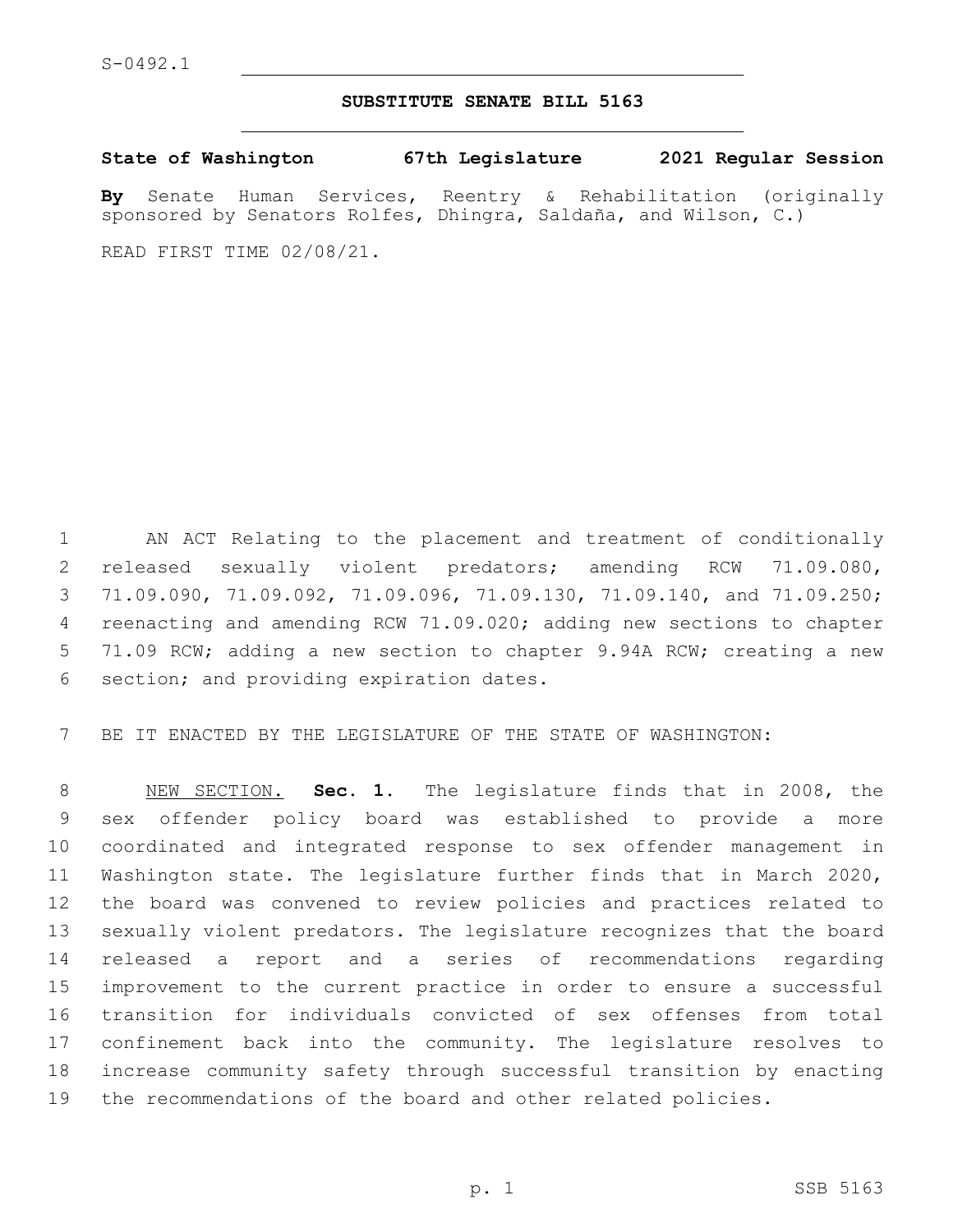**Sec. 2.** RCW 71.09.020 and 2015 c 278 s 2 are each reenacted and 2 amended to read as follows:

 Unless the context clearly requires otherwise, the definitions in 4 this section apply throughout this chapter.

 (1) "Department" means the department of social and health services.6

 (2) "Fair share principles" and "fair share principles of release" means that each county has adequate options for conditional release housing placements in a number generally equivalent to the 10 number of residents from that county who are subject to total 11 confinement pursuant to this chapter.

 (3) "Health care facility" means any hospital, hospice care center, licensed or certified health care facility, health maintenance organization regulated under chapter 48.46 RCW, federally qualified health maintenance organization, federally approved renal dialysis center or facility, or federally approved blood bank.

17 (((43))) (4) "Health care practitioner" means an individual or firm licensed or certified to engage actively in a regulated health 19 profession.

20 (((4))) (5) "Health care services" means those services provided by health professionals licensed pursuant to RCW 18.120.020(4).

 $((\overline{5})$  (6) "Health profession" means those licensed or regulated 23 professions set forth in RCW 18.120.020(4).

24 (((6)) (7) "Less restrictive alternative" means court-ordered treatment in a setting less restrictive than total confinement which satisfies the conditions set forth in RCW 71.09.092. A less restrictive alternative may not include placement in the community 28 protection program as pursuant to RCW 71A.12.230.

 $((+7+))$  (8) "Likely to engage in predatory acts of sexual violence if not confined in a secure facility" means that the person more probably than not will engage in such acts if released unconditionally from detention on the sexually violent predator petition. Such likelihood must be evidenced by a recent overt act if the person is not totally confined at the time the petition is filed 35 under RCW 71.09.030.

 ( $(48)$ )) (9) "Mental abnormality" means a congenital or acquired condition affecting the emotional or volitional capacity which predisposes the person to the commission of criminal sexual acts in a degree constituting such person a menace to the health and safety of 40 others.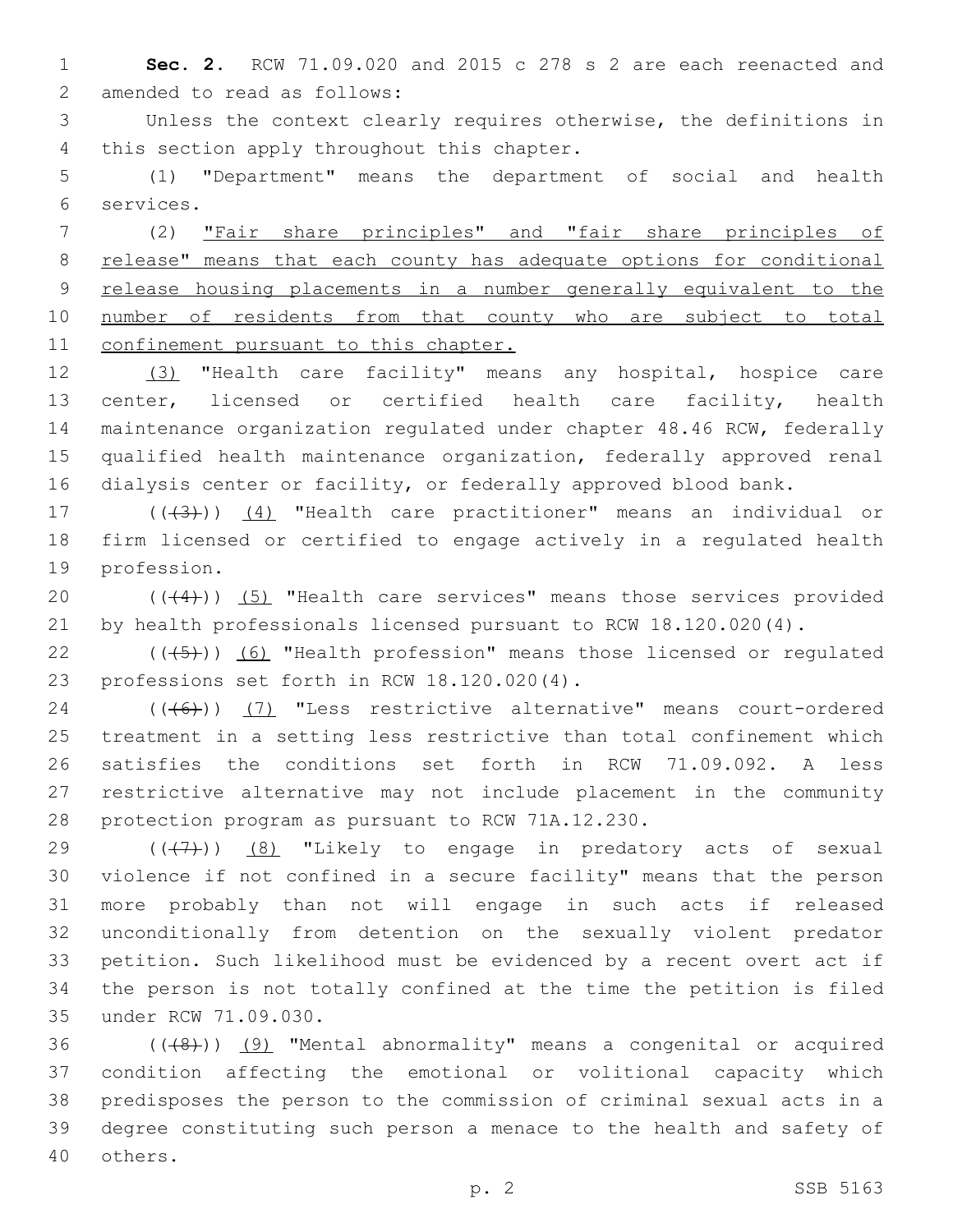1 (((49))) (10) "Personality disorder" means an enduring pattern of inner experience and behavior that deviates markedly from the expectations of the individual's culture, is pervasive and inflexible, has onset in adolescence or early adulthood, is stable over time and leads to distress or impairment. Purported evidence of a personality disorder must be supported by testimony of a licensed 7 forensic psychologist or psychiatrist.

 $((+10))$   $(11)$  "Predatory" means acts directed towards: (a) Strangers; (b) individuals with whom a relationship has been established or promoted for the primary purpose of victimization; or (c) persons of casual acquaintance with whom no substantial personal 12 relationship exists.

13 ((+11)) (12) "Prosecuting agency" means the prosecuting attorney of the county where the person was convicted or charged or the 15 attorney general if requested by the prosecuting attorney, as 16 provided in RCW 71.09.030.

17 (((412))) (13) "Recent overt act" means any act, threat, or combination thereof that has either caused harm of a sexually violent nature or creates a reasonable apprehension of such harm in the mind of an objective person who knows of the history and mental condition 21 of the person engaging in the act or behaviors.

22 (( $(43)$ )) (14) "Risk potential activity" or "risk potential facility" means an activity or facility that provides a higher incidence of risk to the public from persons conditionally released from the special commitment center. Risk potential activities and 26 facilities include: Public and private schools, school bus stops, licensed day care and licensed preschool facilities, public parks, publicly dedicated trails, sports fields, playgrounds, recreational and community centers, churches, synagogues, temples, mosques, public libraries, public and private youth camps, and others identified by the department following the hearings on a potential site required in RCW 71.09.315. For purposes of this chapter, "school bus stops" does not include bus stops established primarily for public transit.

34 (( $(14)$ )) (15) "Secretary" means the secretary of social and 35 health services or the secretary's designee.

36 (((15))) (16) "Secure community transition facility" means a residential facility for persons civilly committed and conditionally released to a less restrictive alternative under this chapter. A secure community transition facility has supervision and security, and either provides or ensures the provision of sex offender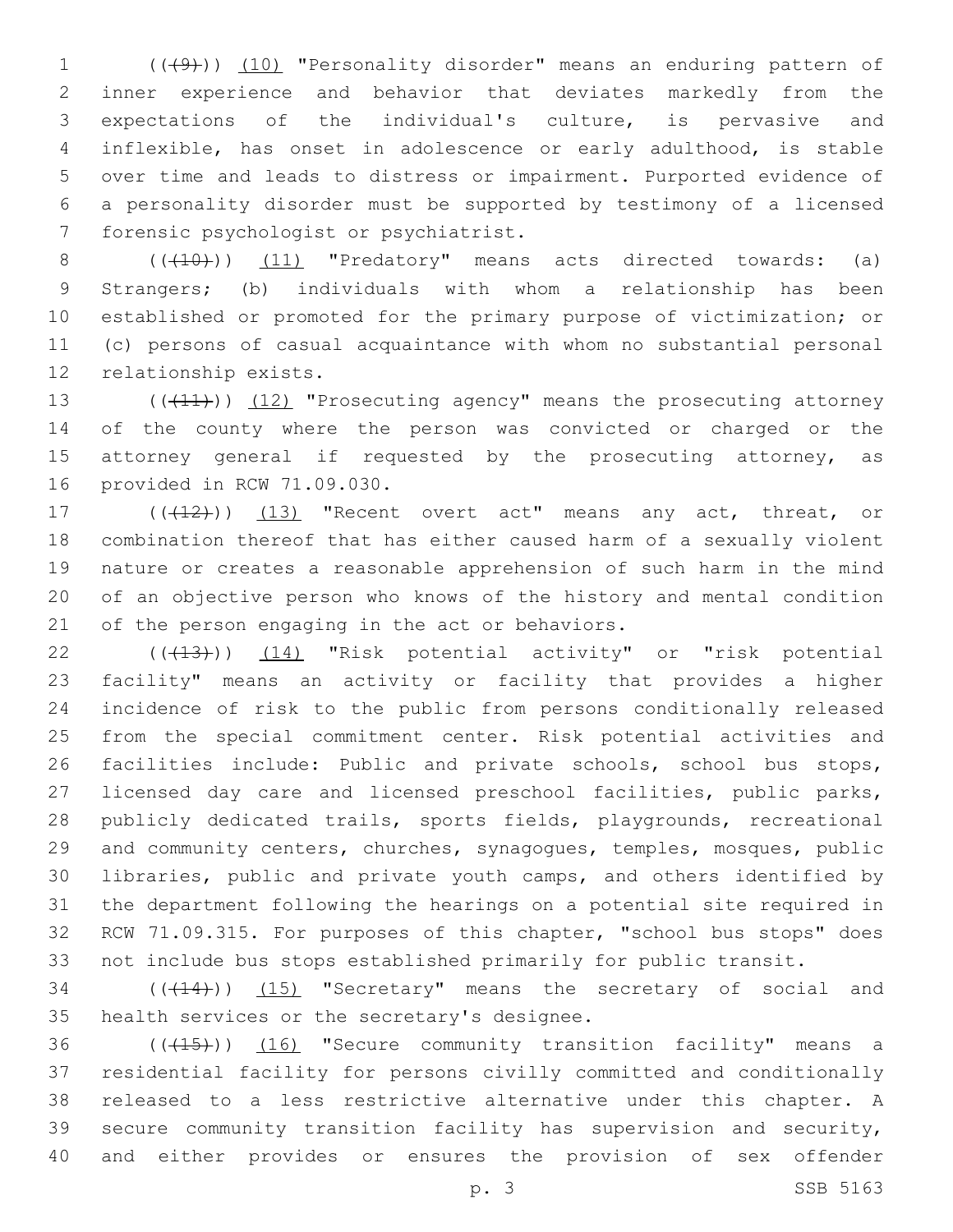treatment services. Secure community transition facilities include but are not limited to the facility established pursuant to RCW 71.09.250(1)(a)(i) and any community-based facilities established under this chapter and operated by the secretary or under contract 5 with the secretary.

6 (((416)) (17) "Secure facility" means a residential facility for persons civilly confined under the provisions of this chapter that includes security measures sufficient to protect the community. Such facilities include total confinement facilities, secure community transition facilities, and any residence used as a court-ordered 11 placement under RCW 71.09.096.

12 (((17))) (18) "Sexually violent offense" means an act committed on, before, or after July 1, 1990, that is: (a) An act defined in Title 9A RCW as rape in the first degree, rape in the second degree by forcible compulsion, rape of a child in the first or second degree, statutory rape in the first or second degree, indecent liberties by forcible compulsion, indecent liberties against a child under age fourteen, incest against a child under age fourteen, or child molestation in the first or second degree; (b) a felony offense in effect at any time prior to July 1, 1990, that is comparable to a sexually violent offense as defined in (a) of this subsection, or any federal or out-of-state conviction for a felony offense that under the laws of this state would be a sexually violent offense as defined in this subsection; (c) an act of murder in the first or second degree, assault in the first or second degree, assault of a child in the first or second degree, kidnapping in the first or second degree, burglary in the first degree, residential burglary, or unlawful 28 imprisonment, which act, either at the time of sentencing for the offense or subsequently during civil commitment proceedings pursuant to this chapter, has been determined beyond a reasonable doubt to have been sexually motivated, as that term is defined in RCW 9.94A.030; or (d) an act as described in chapter 9A.28 RCW, that is an attempt, criminal solicitation, or criminal conspiracy to commit 34 one of the felonies designated in  $(a)$ ,  $(b)$ , or  $(c)$  of this 35 subsection.

36 (((18))) (19) "Sexually violent predator" means any person who has been convicted of or charged with a crime of sexual violence and who suffers from a mental abnormality or personality disorder which makes the person likely to engage in predatory acts of sexual 40 violence if not confined in a secure facility.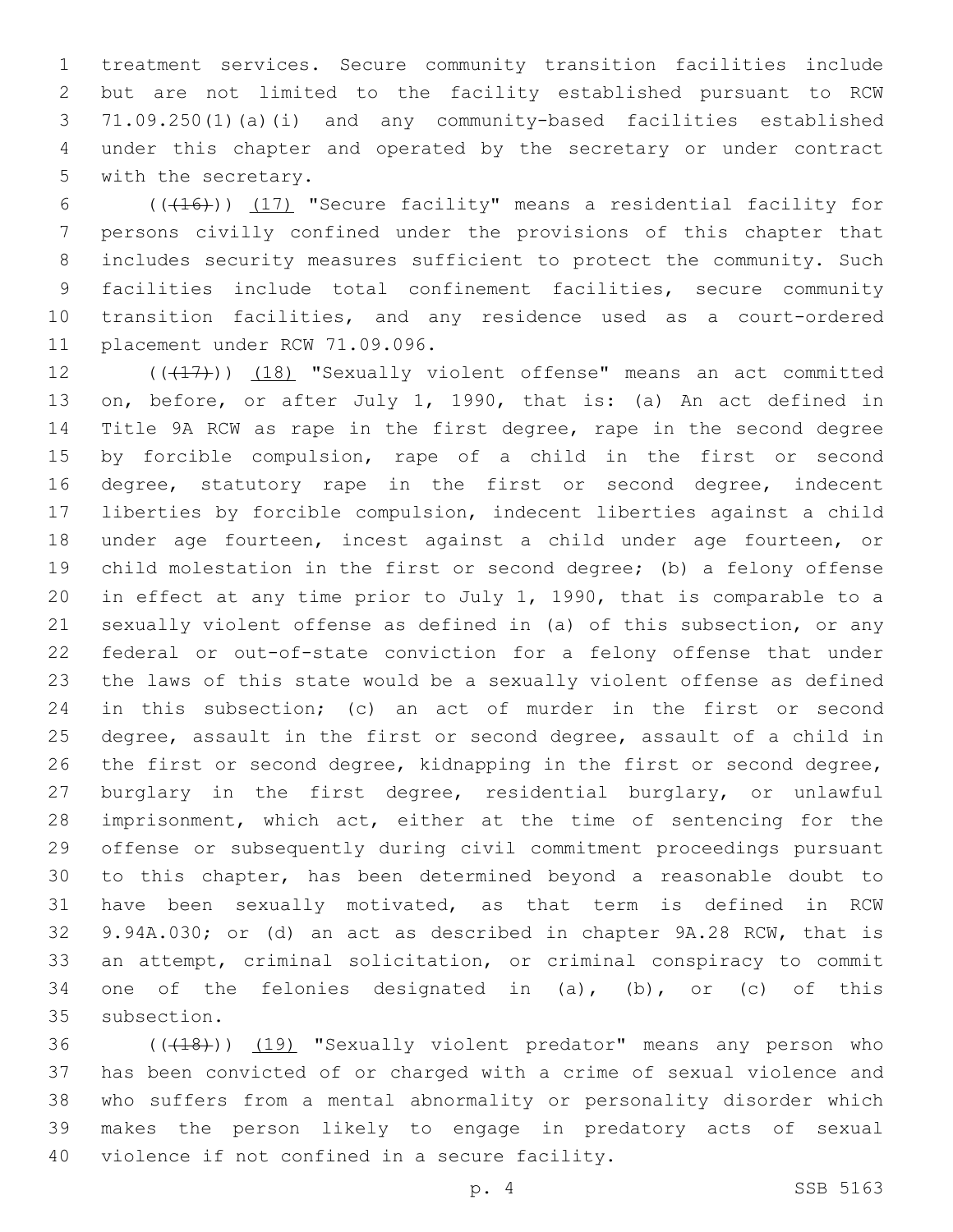(((19))) (20) "Total confinement facility" means a secure facility that provides supervision and sex offender treatment services in a total confinement setting. Total confinement facilities include the special commitment center and any similar facility designated as a total confinement facility by the secretary.

 $((+20))$   $(21)$  "Treatment" means the sex offender specific treatment program at the special commitment center or a specific course of sex offender treatment pursuant to RCW 71.09.092 (1) and  $9(2)$ .

 **Sec. 3.** RCW 71.09.080 and 2012 c 257 s 6 are each amended to 11 read as follows:

 (1) Any person subjected to restricted liberty as a sexually violent predator pursuant to this chapter shall not forfeit any legal right or suffer any legal disability as a consequence of any actions taken or orders made, other than as specifically provided in this 16 chapter, or as otherwise authorized by law.

 (2)(a) Any person committed or detained pursuant to this chapter shall be prohibited from possessing or accessing a personal computer if the resident's individualized treatment plan states that access to a computer is harmful to bringing about a positive response to a specific and certain phase or course of treatment.

 (b) A person who is prohibited from possessing or accessing a personal computer under (a) of this subsection shall be permitted to access a limited functioning personal computer capable of word processing and limited data storage on the computer only that does not have: (i) Internet access capability; (ii) an optical drive, external drive, universal serial bus port, or similar drive capability; or (iii) the capability to display photographs, images, videos, or motion pictures, or similar display capability from any drive or port capability listed under (b)(ii) of this subsection.

 (3) Any person committed pursuant to this chapter has the right 32 to adequate care  $((and))_L$  individualized treatment, and the development of an ongoing, clinically appropriate discharge plan as 34 part of the treatment process. The department of social and health services shall keep records detailing all medical, expert, and professional care and treatment received by a committed person, and shall keep copies of all reports of periodic examinations made pursuant to this chapter. All such records and reports shall be made available upon request only to: The committed person, his or her

p. 5 SSB 5163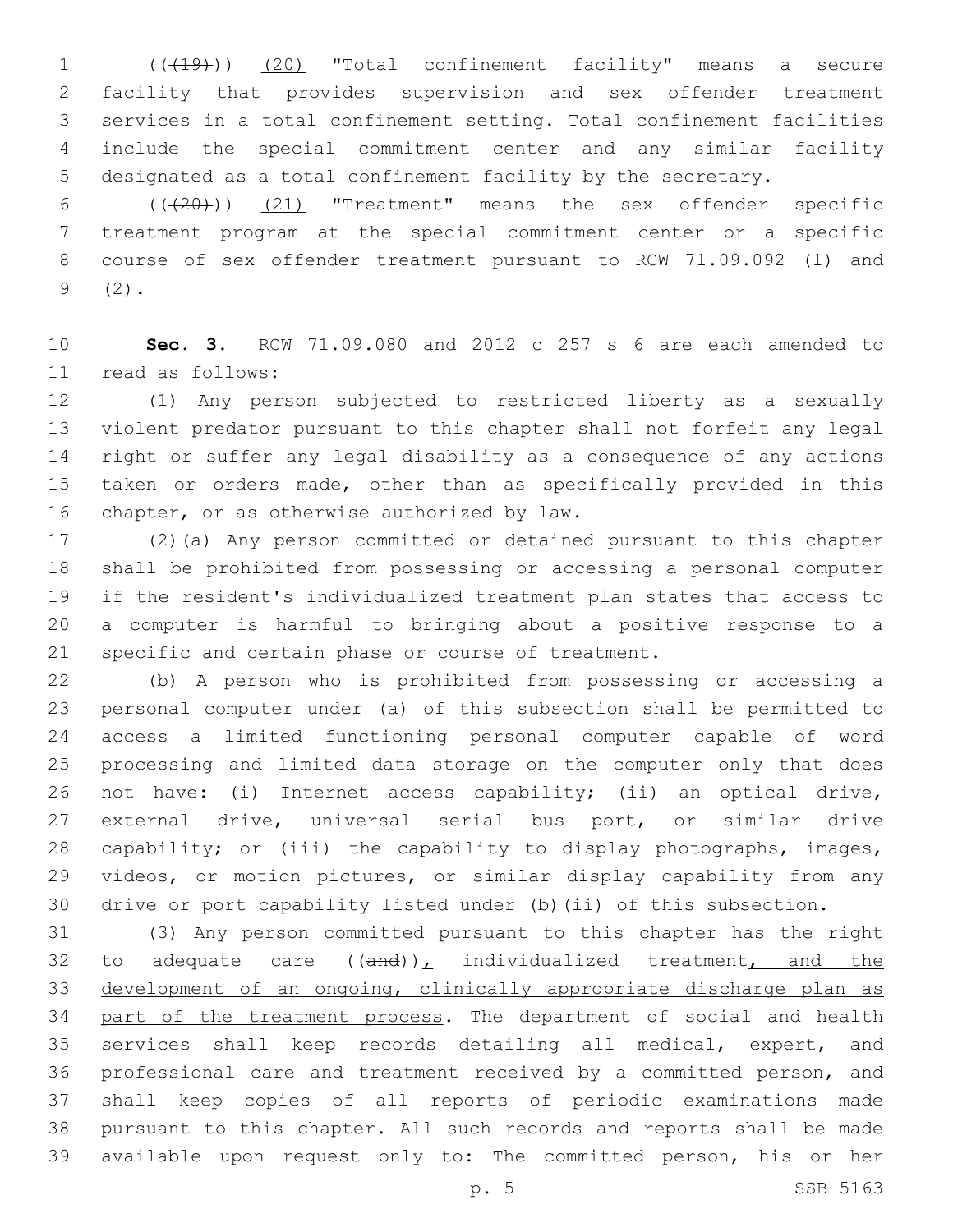attorney, the prosecuting agency, the court, the protection and advocacy agency, or another expert or professional person who, upon proper showing, demonstrates a need for access to such records.

 (4) The right to the development of a discharge plan under subsection (3) of this section does not guarantee that any particular person will be determined appropriate for discharge at any particular time. Individualized and ongoing discharge planning requires, at a minimum, and as part of a person's treatment plan, the following are addressed based on information known to the department and in 10 accordance with policies developed by the department to implement this subsection:

 (a) The resident's physical health, functioning, and any need for 13 health aid devices;

 (b) The resident's intellectual or cognitive level of functioning 15 and need for specialized programming;

16 (c) The resident's history of substance use and abuse;

 (d) The resident's known history of risky or impulsive behaviors, 18 criminogenic needs, and treatment interventions to address them;

 (e) The resident's ability to perform life skills and activities 20 of daily living independently and the resident's need for any 21 disability accommodations;

 (f) A summary of the community services and supports the resident needs for a safe life in the community and the type of providers of 24 such services and support; and

 (g) A plan to mitigate the needs identified in this subsection 26 that also addresses ways to develop or increase social supports, 27 recreation opportunities, gainful employment, and if applicable, spiritual opportunities.

 (5) At the time a person is taken into custody or transferred into a facility pursuant to a petition under this chapter, the professional person in charge of such facility or his or her designee shall take reasonable precautions to inventory and safeguard the personal property of the persons detained or transferred. A copy of the inventory, signed by the staff member making it, shall be given to the person detained and shall, in addition, be open to inspection to any responsible relative, subject to limitations, if any, specifically imposed by the detained person. For purposes of this subsection, "responsible relative" includes the guardian, conservator, attorney, spouse, parent, adult child, or adult brother or sister of the person. The facility shall not disclose the contents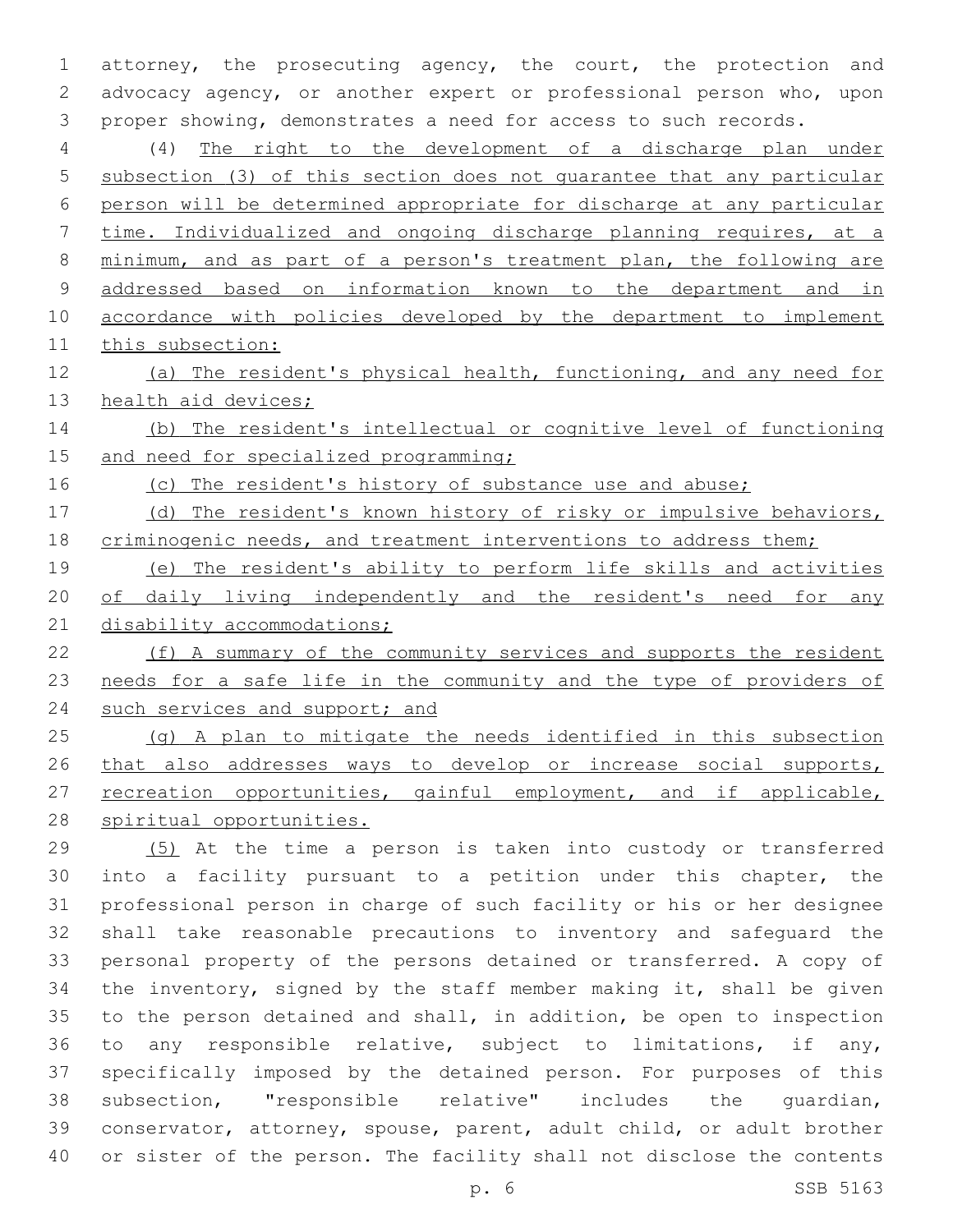1 of the inventory to any other person without consent of the patient 2 or order of the court.

3 (((45))) (6) Nothing in this chapter prohibits a person presently 4 committed from exercising a right presently available to him or her 5 for the purpose of obtaining release from confinement, including the 6 right to petition for a writ of habeas corpus.

 (((6))) (7) No indigent person may be conditionally released or unconditionally discharged under this chapter without suitable clothing, and the secretary shall furnish the person with such sum of money as is required by RCW 72.02.100 for persons without ample funds who are released from correctional institutions. As funds are available, the secretary may provide payment to the indigent persons conditionally released pursuant to this chapter consistent with the optional provisions of RCW 72.02.100 and 72.02.110, and may adopt 15 rules to do so.

 $((+7+))$   $(8)$  If a civil commitment petition is dismissed, or a trier of fact determines that a person does not meet civil commitment criteria, the person shall be released within twenty-four hours of service of the release order on the superintendent of the special commitment center, or later by agreement of the person who is the 21 subject of the petition.

22 **Sec. 4.** RCW 71.09.090 and 2018 c 131 s 2 are each amended to 23 read as follows:

24 (1)(a) If the secretary determines that the person's condition 25 has so changed that (( $e$ ither:  $(a)$  The)) the person no longer meets 26 the definition of a sexually violent predator( $\rightarrow$  or  $(b)$  conditional 27 release to a less restrictive alternative is in the best interest of 28 the person and conditions can be imposed that adequately protect the 29 community)), the secretary shall authorize the person to petition the 30 court for ((conditional release to a less restrictive alternative  $31$   $e^{2}$ )) unconditional discharge. The petition shall be filed with the 32 court and served upon the prosecuting agency responsible for the 33 initial commitment. The court, upon receipt of the petition for 34 ((conditional release to a less restrictive alternative or)) 35 unconditional discharge, shall within (( $f$ orty-five))  $45$  days order a 36 hearing.

37 (b) If the secretary determines that the person's condition has 38 so changed that conditional release to a less restrictive alternative 39 is in the best interest of the person and conditions can be imposed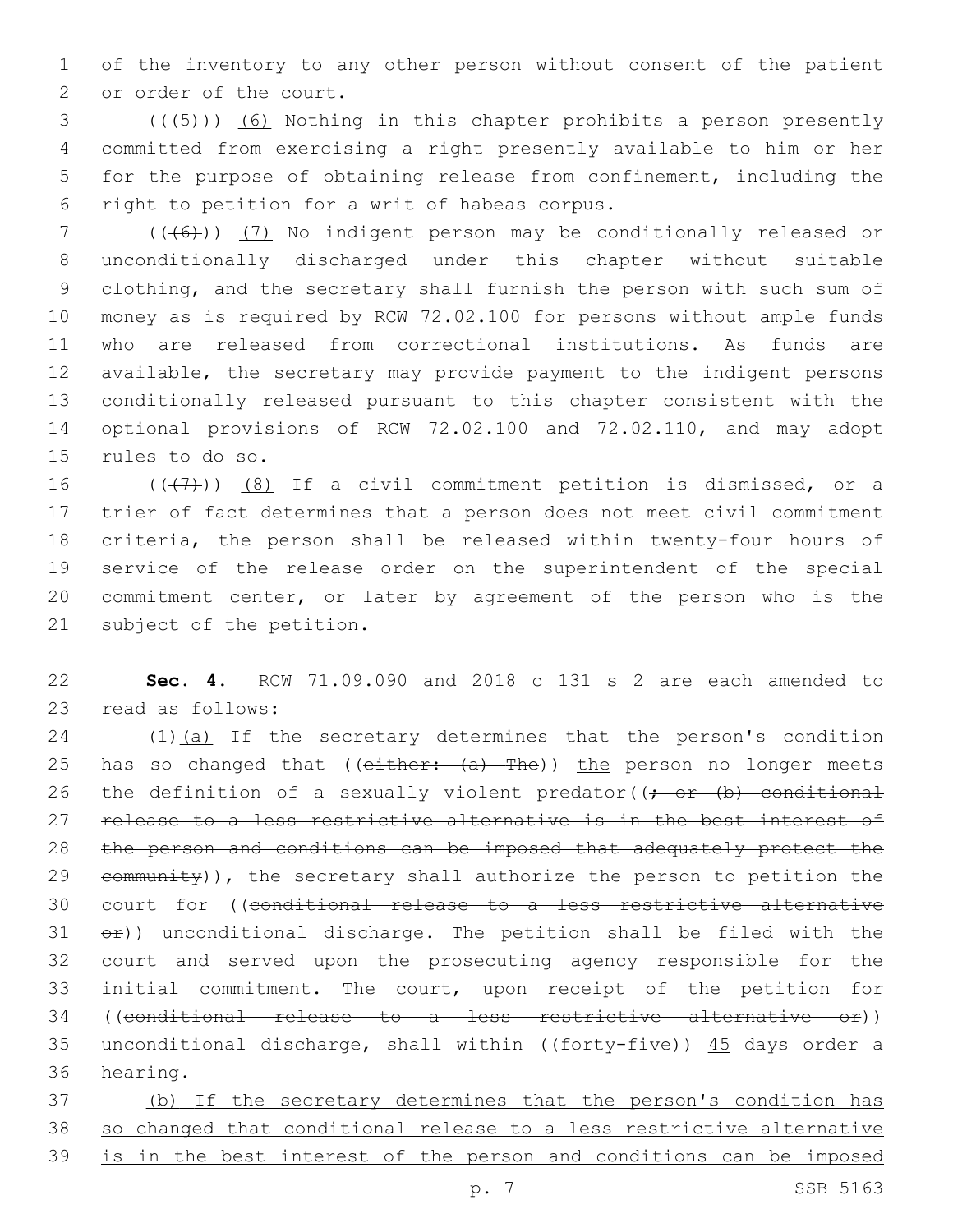1 that adequately protect the community, then the secretary shall authorize the person to petition the court for conditional release to a less restrictive alternative. Upon receipt of the petition, the 4 court shall order the department to, within 90 days, identify a less restrictive alternative placement that satisfies RCW 71.09.092 (1) through (4). Once identified, notice of the placement shall be filed with the court and served upon the prosecuting agency responsible for the initial commitment as well as the person and his or her counsel. If the department cannot identify a placement available to the person that satisfies RCW 71.09.092 (1) through (4) within 90 days, the 11 department shall provide a written certification to the court, the 12 prosecuting agency responsible for the initial commitment, and the 13 person and his or her counsel, detailing the efforts of the 14 department to identify a qualifying placement. Upon the department's 15 certification, the person may propose a placement that satisfies RCW 71.09.092 (1) through (3). After a less restrictive placement has 17 been proposed by either the department or the person, the court shall 18 within 45 days order a hearing.

 (2)(a) Nothing contained in this chapter shall prohibit the person from otherwise petitioning the court for conditional release to a less restrictive alternative or unconditional discharge without the secretary's approval. The secretary shall provide the committed person with an annual written notice of the person's right to petition the court for conditional release to a less restrictive alternative or unconditional discharge over the secretary's objection. The notice shall contain a waiver of rights. The secretary shall file the notice and waiver form and the annual report with the court. If the person does not affirmatively waive the right to petition, the court shall set a show cause hearing to determine whether probable cause exists to warrant a hearing on whether the person's condition has so changed that: (i) He or she no longer meets the definition of a sexually violent predator; or (ii) conditional release to a proposed less restrictive alternative would be in the best interest of the person and conditions can be imposed that would 35 adequately protect the community.

 (b)(i) The committed person shall have a right to have an attorney represent him or her at the show cause hearing, which may be conducted solely on the basis of affidavits or declarations, but the person is not entitled to be present at the show cause hearing. At the show cause hearing, the prosecuting agency shall present prima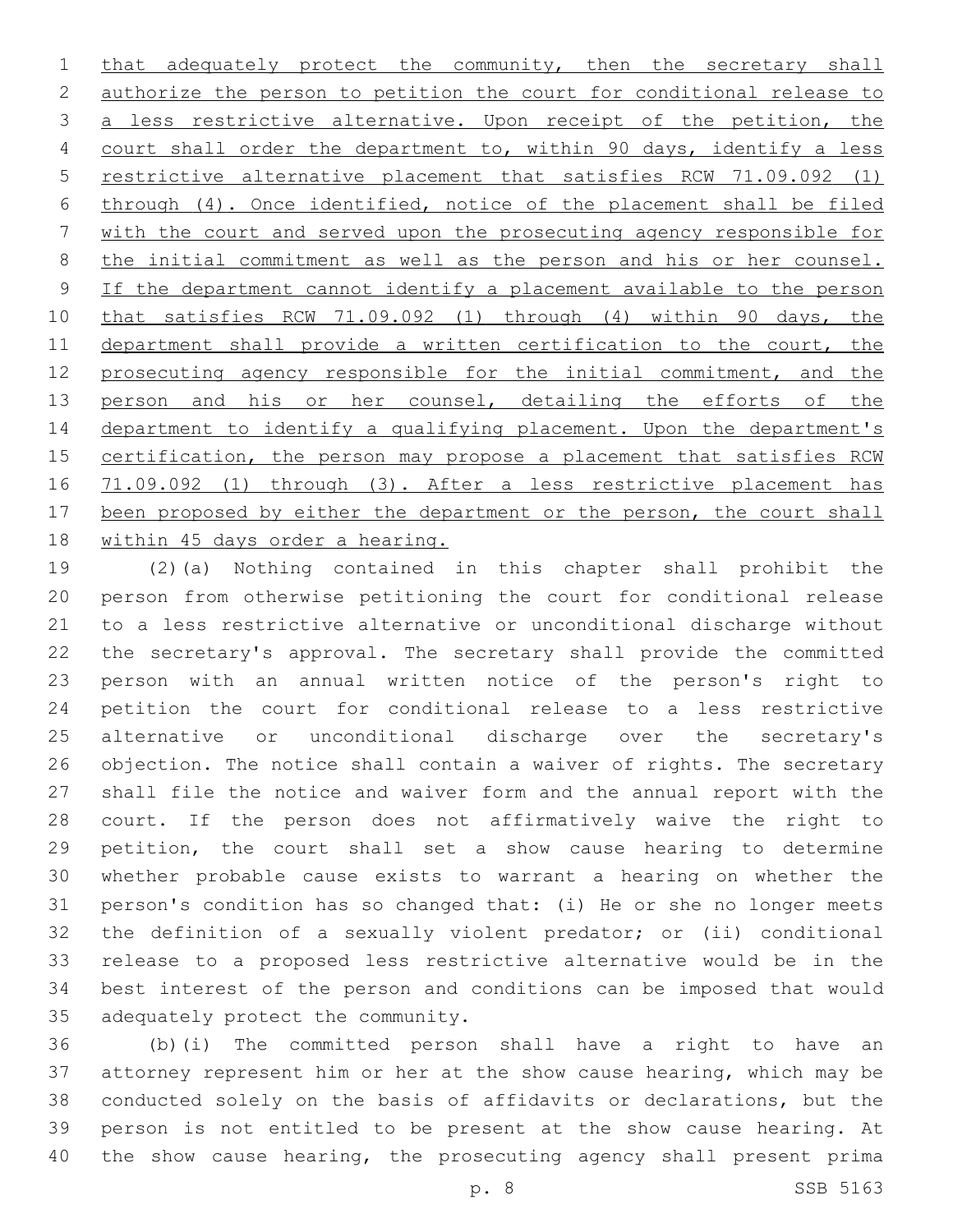facie evidence establishing: (A) That the committed person continues to meet the definition of a sexually violent predator; and (B) that a less restrictive alternative is not in the best interest of the person and conditions cannot be imposed that adequately protect the 5 community.

 (ii)(A) If the state produces prima facie evidence that the committed person continues to be a sexually violent predator, then the state's burden under (b)(i)(A) of this subsection is met and an unconditional release trial may not be ordered unless the committed person produces evidence satisfying: Subsection (4)(a) of this section; and subsection (4)(b) (i) or (ii) of this section.

 (B) If the state produces prima facie evidence that a less restrictive alternative is not appropriate for the committed person, then the state's burden under (b)(i)(B) of this subsection is met, and a conditional release trial may not be ordered unless the 16 committed person:

 (I) Produces evidence satisfying: Subsection (4)(a) of this section; and subsection (4)(b) (i) or (ii) of this section; and

 (II) Presents the court with a specific placement satisfying the 20 requirements of RCW 71.09.092.

 (iii) In making the showing required under (b)(i) of this subsection, the state may rely exclusively upon the annual report prepared pursuant to RCW 71.09.070. The committed person may present responsive affidavits or declarations to which the state may reply.

25 (c) $(i)$  If the court at the show cause hearing determines that 26 either:  $((+i))$   $(A)$  The state has failed to present prima facie evidence that the committed person continues to meet the definition 28 of a sexually violent predator ((and that no proposed less restrictive alternative is in the best interest of the person and conditions cannot be imposed that would adequately protect the 31 community)); or  $((+i+1))$  (B) probable cause exists to believe that 32 the person's condition has so changed that  $((\div(A)-The))$  the person no 33 longer meets the definition of a sexually violent predator( $\rightarrow$   $\rightarrow$   $\rightarrow$  release to a proposed less restrictive alternative would be in the 35 best interest of the person and conditions can be imposed that would 36 adequately protect the community)), then the court shall set a 37 hearing on ((either or both issues)) the issue of unconditional 38 discharge.

 (ii) If the court at the show cause hearing determines that the 40 state has failed to present prima facie evidence that no proposed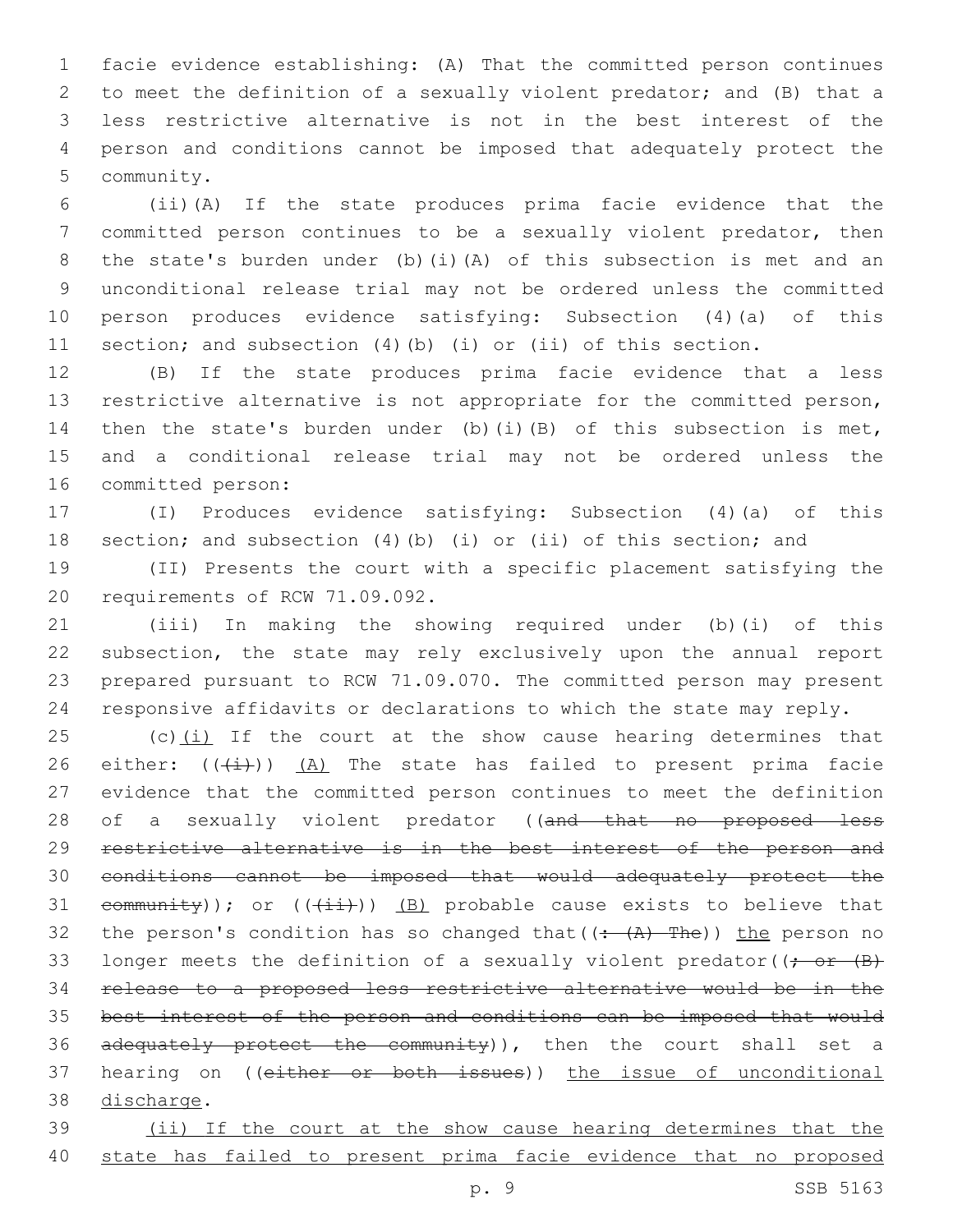less restrictive alternative is in the best interest of the person 2 and conditions cannot be imposed that would adequately protect the 3 community, the court shall enter an order directing the department to propose a less restrictive alternative that satisfies RCW 71.09.092 (1) through (4) within 90 days. If the department cannot identify a placement available to the person that satisfies RCW 71.09.092 (1) through (4) within 90 days, the department shall provide a written 8 certification to the court, the prosecuting agency responsible for the initial commitment, and the person and his or her counsel, detailing the efforts of the department to identify a qualifying placement. Upon the department's certification, the person may propose a placement that satisfies RCW 71.09.092 (1) through (3). After a less restrictive placement has been proposed by either the 14 department or the person, the court shall set a hearing on the issue 15 of conditional release.

16 (iii) If the court at the show cause hearing determines, based on 17 the evidence submitted by the person, that probable cause exists to believe that release to a less restrictive alternative would be in 19 the best interest of the person and conditions can be imposed that would adequately protect the community, the court shall set a hearing 21 on the issue of conditional release if the person presents the court with a specific placement that satisfies the requirements of RCW 71.09.092.

 (d) If the court has not previously considered the issue of release to a less restrictive alternative, either through a trial on 26 the merits or through the procedures set forth in RCW 71.09.094(1), or if an immediately preceding less restrictive alternative was 28 revoked due to the loss of adequate housing or treatment for reasons 29 other than noncompliance with housing requirements, treatment, or 30 other conditions of the less restrictive alternative, the court shall consider whether release to a less restrictive alternative would be in the best interests of the person and conditions can be imposed that would adequately protect the community, without considering 34 whether the person's condition has changed. ((The court may not find probable cause for a trial addressing less restrictive alternatives unless a proposed less restrictive alternative placement meeting the conditions of RCW 71.09.092 is presented to the court at the show 38 cause hearing.))

 (3)(a) At the hearing resulting from subsection (1) or (2) of this section, the committed person shall be entitled to be present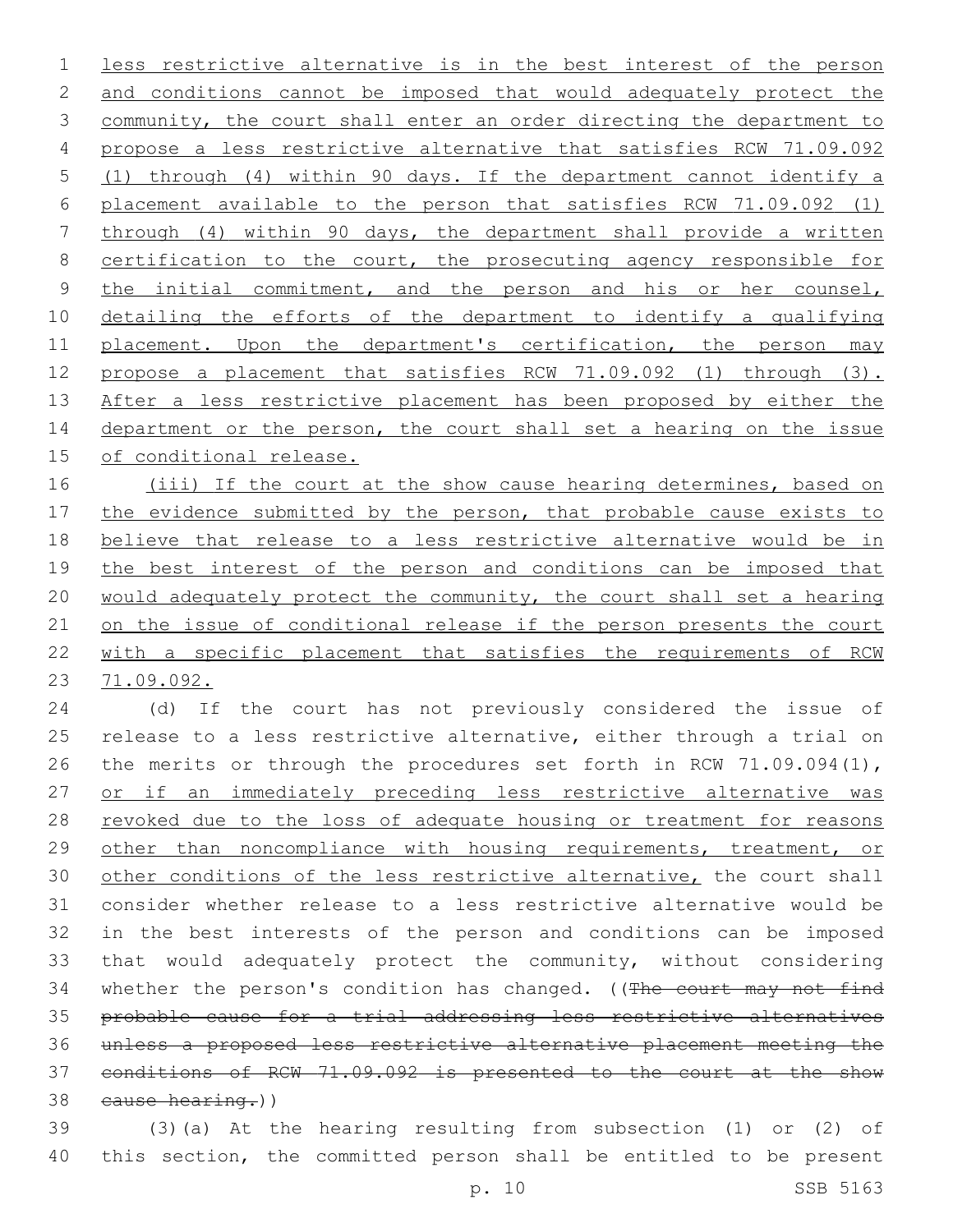and to the benefit of all constitutional protections that were afforded to the person at the initial commitment proceeding. The prosecuting agency shall represent the state and shall have a right to a jury trial and to have the committed person evaluated by experts chosen by the state. The prosecuting agency shall have a right to a current evaluation of the person by experts chosen by the state. The judge may require the person to complete any or all of the following procedures or tests if requested by the evaluator: (i) A clinical interview; (ii) psychological testing; (iii) plethysmograph testing; and (iv) polygraph testing. The judge may order the person to complete any other procedures and tests relevant to the evaluation. The state is responsible for the costs of the evaluation. The committed person shall also have the right to a jury trial and the right to have experts evaluate him or her on his or her behalf and the court shall appoint an expert if the person is indigent and 16 requests an appointment.

 (b) Whenever any indigent person is subjected to an evaluation under (a) of this subsection, the office of public defense is responsible for the cost of one expert or professional person conducting an evaluation on the person's behalf. When the person wishes to be evaluated by a qualified expert or professional person of his or her own choice, such expert or professional person must be permitted to have reasonable access to the person for the purpose of such evaluation, as well as to all relevant medical and psychological 25 records and reports. In the case of a person who is indigent, the court shall, upon the person's request, assist the person in obtaining an expert or professional person to perform an evaluation or participate in the hearing on the person's behalf. Nothing in this chapter precludes the person from paying for additional expert 30 services at his or her own expense.

 (c) If the issue at the hearing is whether the person should be unconditionally discharged, the burden of proof shall be upon the state to prove beyond a reasonable doubt that the committed person's condition remains such that the person continues to meet the definition of a sexually violent predator. Evidence of the prior commitment trial and disposition is admissible. The recommitment proceeding shall otherwise proceed as set forth in RCW 71.09.050 and 71.09.060.38

 (d) If the issue at the hearing is whether the person should be conditionally released to a less restrictive alternative, the burden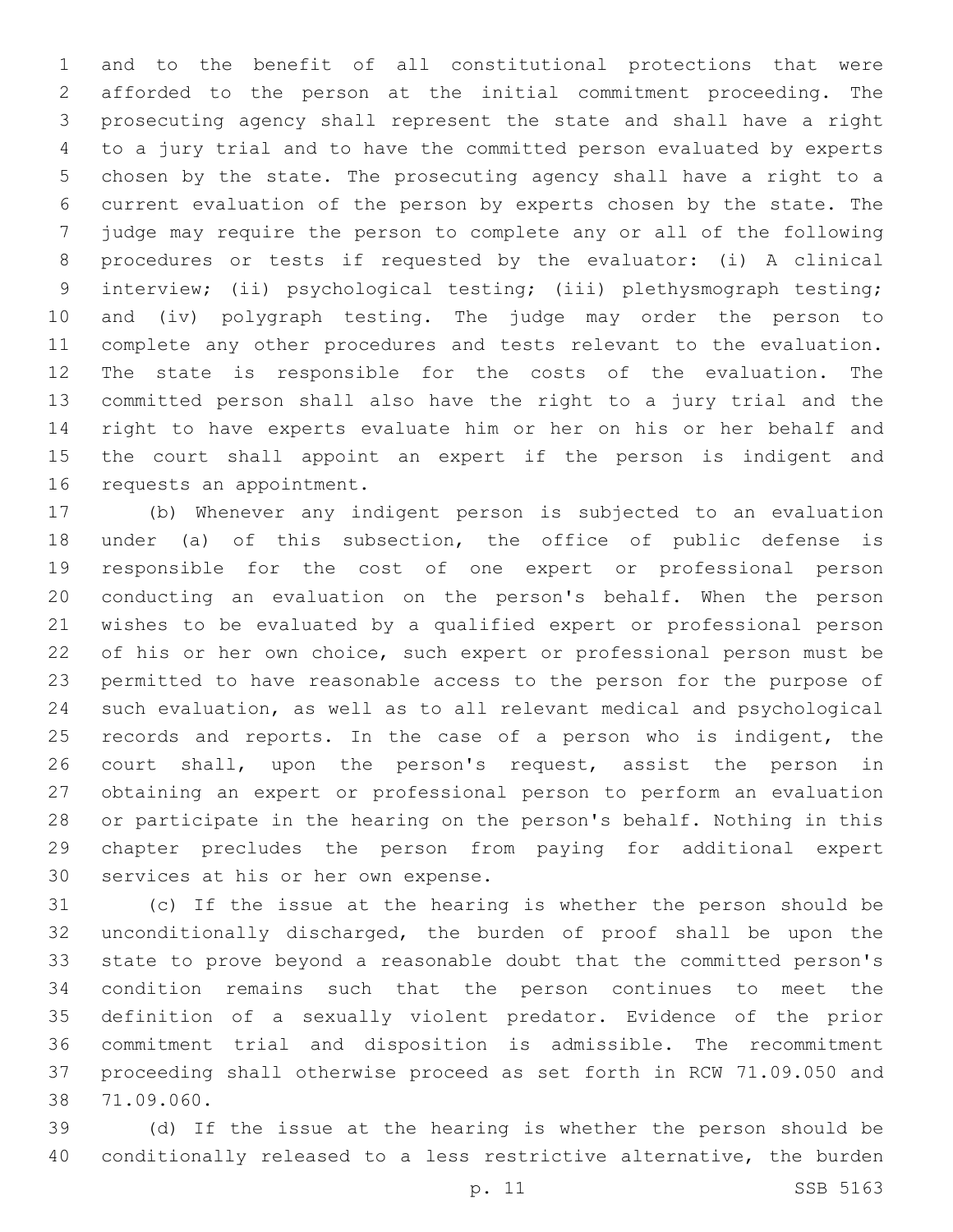of proof at the hearing shall be upon the state to prove beyond a reasonable doubt that conditional release to any proposed less restrictive alternative either: (i) Is not in the best interest of the committed person; or (ii) does not include conditions that would adequately protect the community. Evidence of the prior commitment trial and disposition is admissible.6

 (4)(a) Probable cause exists to believe that a person's condition has "so changed," under subsection (2) of this section, only when evidence exists, since the person's last commitment trial, or less restrictive alternative revocation proceeding, of a substantial change in the person's physical or mental condition such that the person either no longer meets the definition of a sexually violent predator or that a conditional release to a less restrictive alternative is in the person's best interest and conditions can be 15 imposed to adequately protect the community.

 (b) A new trial proceeding under subsection (3) of this section may be ordered, or a trial proceeding may be held, only when there is current evidence from a licensed professional of one of the following and the evidence presents a change in condition since the person's 20 last commitment trial proceeding:

 (i) An identified physiological change to the person, such as paralysis, stroke, or dementia, that renders the committed person unable to commit a sexually violent act and this change is permanent; 24 or

 (ii) A change in the person's mental condition brought about through positive response to continuing participation in treatment which indicates that the person meets the standard for conditional release to a less restrictive alternative or that the person would be safe to be at large if unconditionally released from commitment.

 (c) For purposes of this section, a change in a single demographic factor, without more, does not establish probable cause for a new trial proceeding under subsection (3) of this section. As used in this section, a single demographic factor includes, but is not limited to, a change in the chronological age, marital status, or 35 gender of the committed person.

 (5) When the court enters an order for unconditional discharge of a person from an immediately preceding less restrictive placement, the court must direct the clerk to transmit a copy of the order to the department of corrections for discharge process and termination of cause.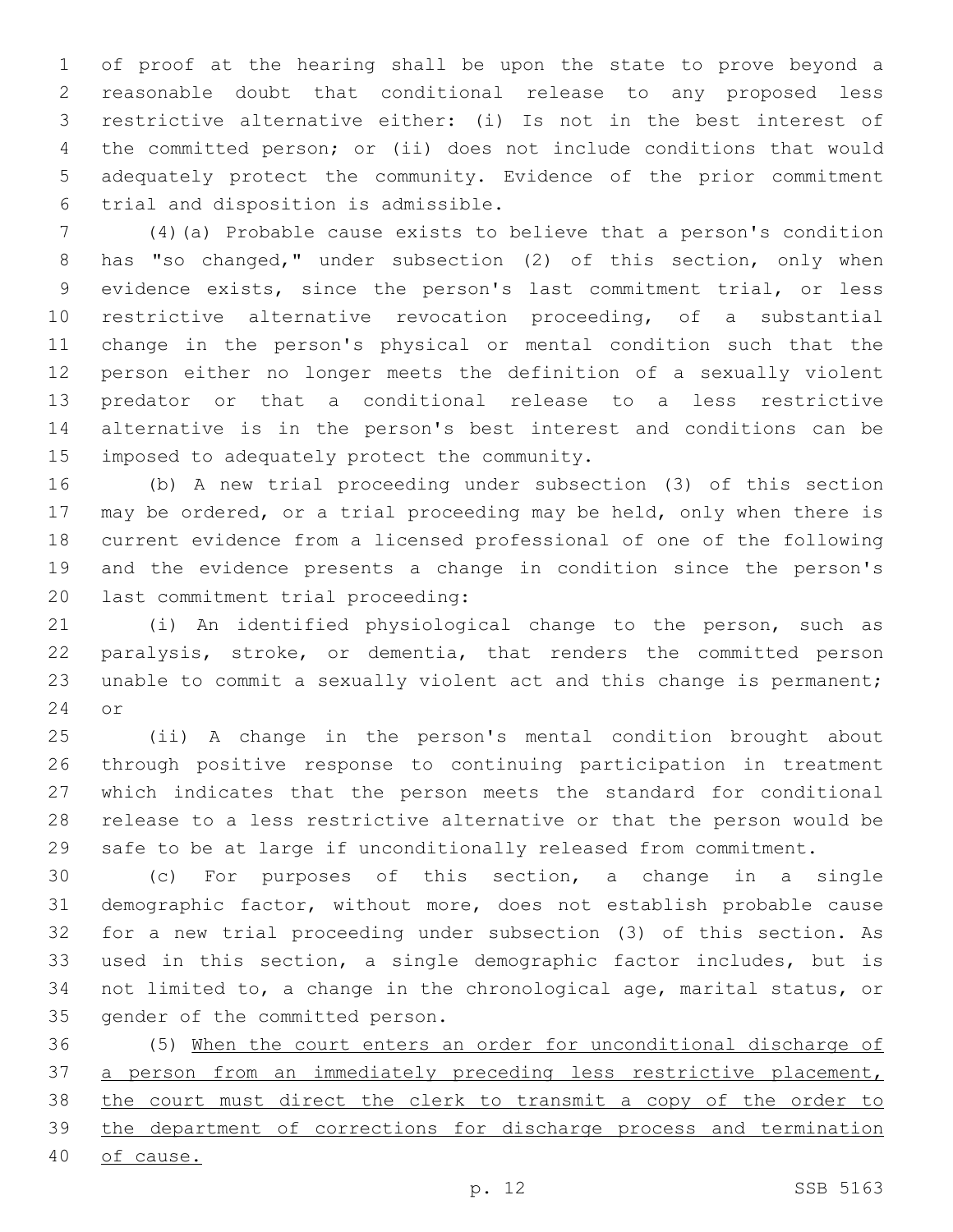(6) The jurisdiction of the court over a person civilly committed pursuant to this chapter continues until such time as the person is unconditionally discharged.3

 (((6))) (7) During any period of confinement pursuant to a criminal conviction, or for any period of detention awaiting trial on 6 criminal charges, this section is suspended.

 **Sec. 5.** RCW 71.09.092 and 2009 c 409 s 9 are each amended to 8 read as follows:

 Before the court may enter an order directing conditional release to a less restrictive alternative, it must find the following: (1) The person will be treated by a treatment provider who is qualified to provide such treatment in the state of Washington under chapter 18.155 RCW; (2) the treatment provider has presented a specific course of treatment and has agreed to assume responsibility for such treatment and will report progress to the court on a regular basis, and will report violations immediately to the court, the prosecutor, 17 the supervising community corrections officer, and the superintendent of the special commitment center; (3) housing exists in Washington that is sufficiently secure to protect the community, and the person or agency providing housing to the conditionally released person has agreed in writing to accept the person, to provide the level of security required by the court, and immediately to report to the 23 court, the prosecutor, the supervising community corrections officer, and the superintendent of the special commitment center if the person leaves the housing to which he or she has been assigned without 26 authorization; (4) if the department has proposed housing that is 27 outside of the county of commitment, a documented effort was made by the department to ensure that placement is consistent with fair share 29 principles of release; (5) the person is willing to comply with the treatment provider and all requirements imposed by the treatment 31 provider and by the court; and  $((+5))$  (6) the person will be under the supervision of the department of corrections and is willing to comply with supervision requirements imposed by the department of corrections.34

 **Sec. 6.** RCW 71.09.096 and 2015 c 278 s 3 are each amended to 36 read as follows:

 (1) If the court or jury determines that conditional release to a less restrictive alternative is in the best interest of the person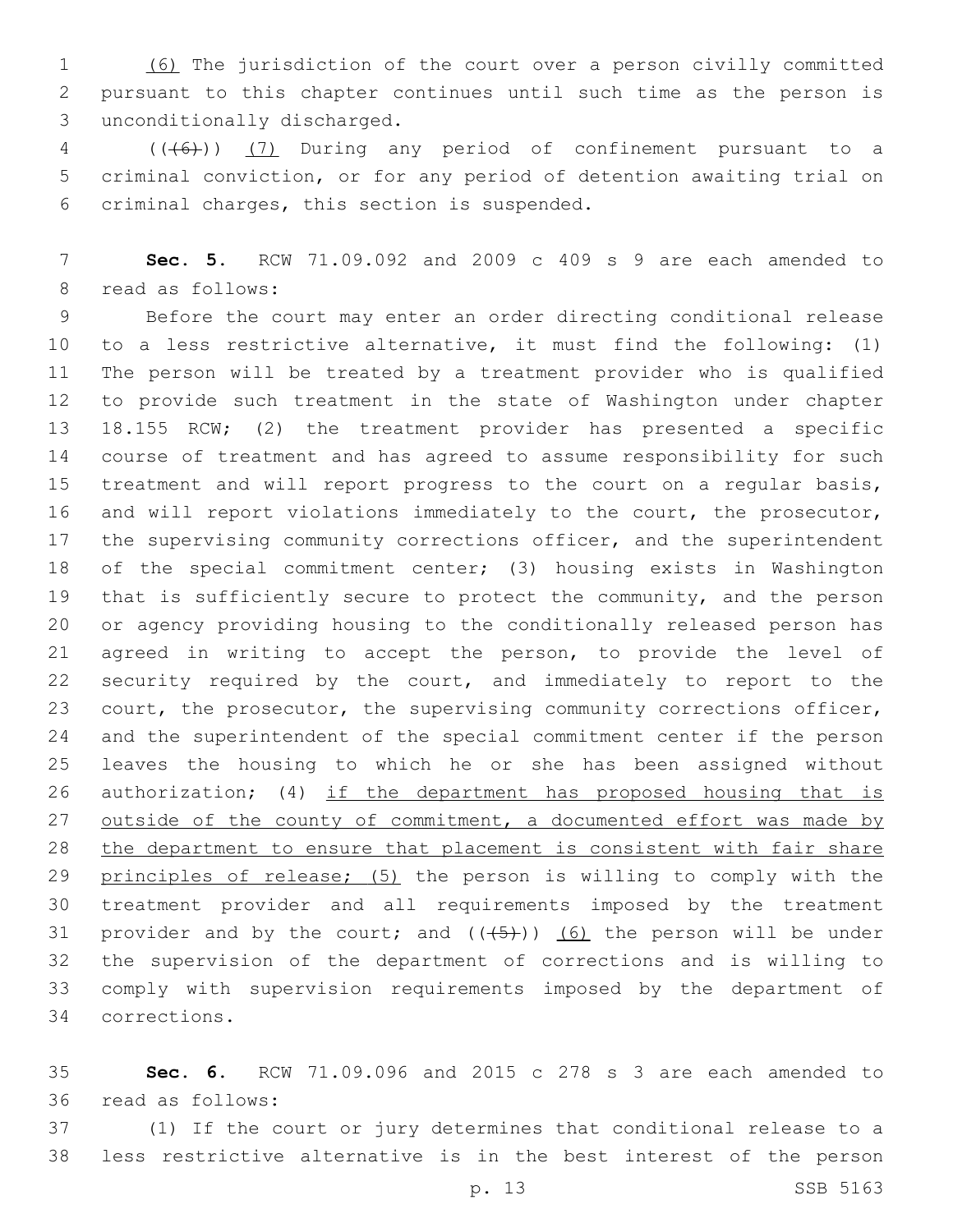and includes conditions that would adequately protect the community, and the court determines that the minimum conditions set forth in RCW 71.09.092 and in this section are met, the court shall enter judgment 4 and direct a conditional release.

 (2) The court shall impose any additional conditions necessary to ensure compliance with treatment and to protect the community. If the court finds that conditions do not exist that will both ensure the person's compliance with treatment and protect the community, then the person shall be remanded to the custody of the department of social and health services for control, care, and treatment in a secure facility as designated in RCW 71.09.060(1).

 (3) If the service provider designated by the court to provide inpatient or outpatient treatment or to monitor or supervise any other terms and conditions of a person's placement in a less restrictive alternative is other than the department of social and health services or the department of corrections, then the service provider so designated must agree in writing to provide such treatment, monitoring, or supervision in accord with this section. Any person providing or agreeing to provide treatment, monitoring, or supervision services pursuant to this chapter may be compelled to testify and any privilege with regard to such person's testimony is 22 deemed waived.

 (4)(a) Prior to authorizing any release to a less restrictive alternative, the court shall impose such conditions upon the person 25 as are necessary to ensure the safety of the community. In imposing 26 conditions, the court must consider whether it is necessary to impose a restriction on the proximity of the person's residence to public or private schools providing instruction to kindergarten or any grades one through 12 in accordance with RCW 72.09.340. The court shall order the department of corrections to investigate the less restrictive alternative and, within 60 days of the order to 32 investigate, recommend any additional conditions to the court. These conditions shall be individualized to address the person's specific 34 risk factors and criminogenic needs and may include, but are not limited to the following: Specification of residence or restrictions on residence, specification of contact with a reasonable number of individuals upon the person's request who are verified by the department of corrections to be appropriate social contacts, prohibition of contact with potential or past victims, prohibition of alcohol and other drug use, participation in a specific course of

p. 14 SSB 5163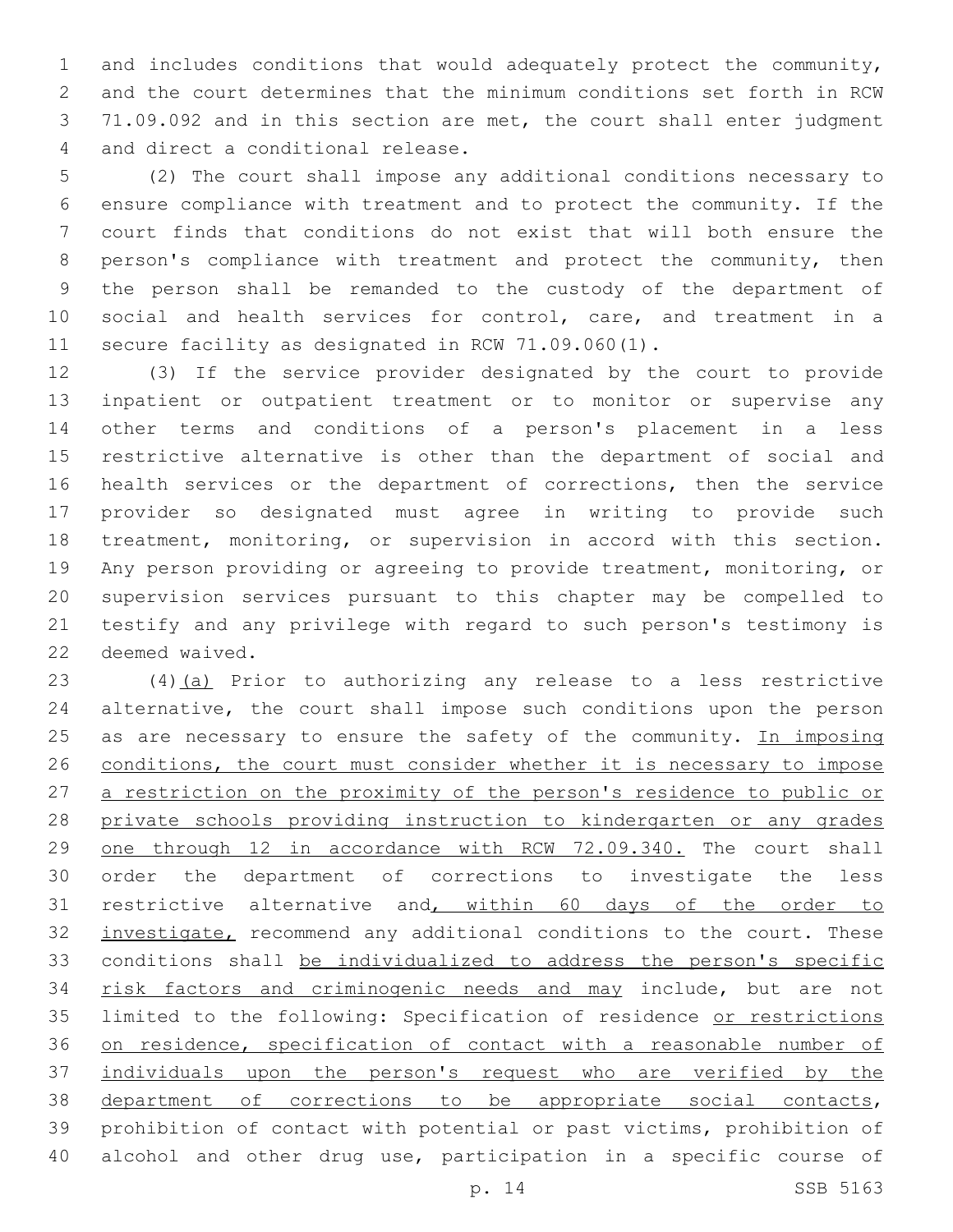inpatient or outpatient treatment that may include monitoring by the use of polygraph and plethysmograph, monitoring through the use of global positioning ((satellite [global positioning system])) system technology, supervision by a department of corrections community corrections officer, a requirement that the person remain within the state unless the person receives prior authorization by the court, and any other conditions that the court determines are in the best interest of the person or others. A copy of the conditions of release shall be given to the person and to any designated service providers.

 (b) To the greatest extent possible, the person, person's 11 counsel, prosecuting agency responsible for the initial commitment, 12 treatment provider, supervising community corrections officer, and 13 appropriate clinical staff of the special commitment center shall 14 meet and collaborate to craft individualized, narrowly tailored, and empirically based conditions to present to the court to help 16 facilitate the person's successful transition to the community.

 (5)(a) Prior to authorizing release to a less restrictive 18 alternative proposed by the department, the court shall consider 19 whether ((it is appropriate to release the person to the person's 20 eounty of commitment)) the person's less restrictive alternative placement is in accordance with fair share principles. To ensure equitable distribution of releases, and prevent the disproportionate grouping of persons subject to less restrictive orders in any one county, or in any one jurisdiction or community within a county, the legislature finds it is appropriate for releases to a less 26 restrictive alternative to occur in ((the person's county of 27 commitment, unless)) a manner that adheres to fair share principles. 28 The legislature recognizes that there may be reasons why the department may not recommend that a person be released to his or her county of commitment, including availability of individualized 31 resources, the person's support needs, or when the court determines that the person's return to his or her county of commitment would be inappropriate considering any court-issued protection orders, victim safety concerns that cannot be addressed through use of global 35 positioning system technology, the ((availability)) unavailability of appropriate treatment or facilities that would adequately protect the 37 community, negative influences on the person,  $($   $($  $\Theta$  $f$  $)$ ) and the location of family or other persons or organizations offering support to the person. If the court authorizes conditional release based on the department's proposal to a county other than the county of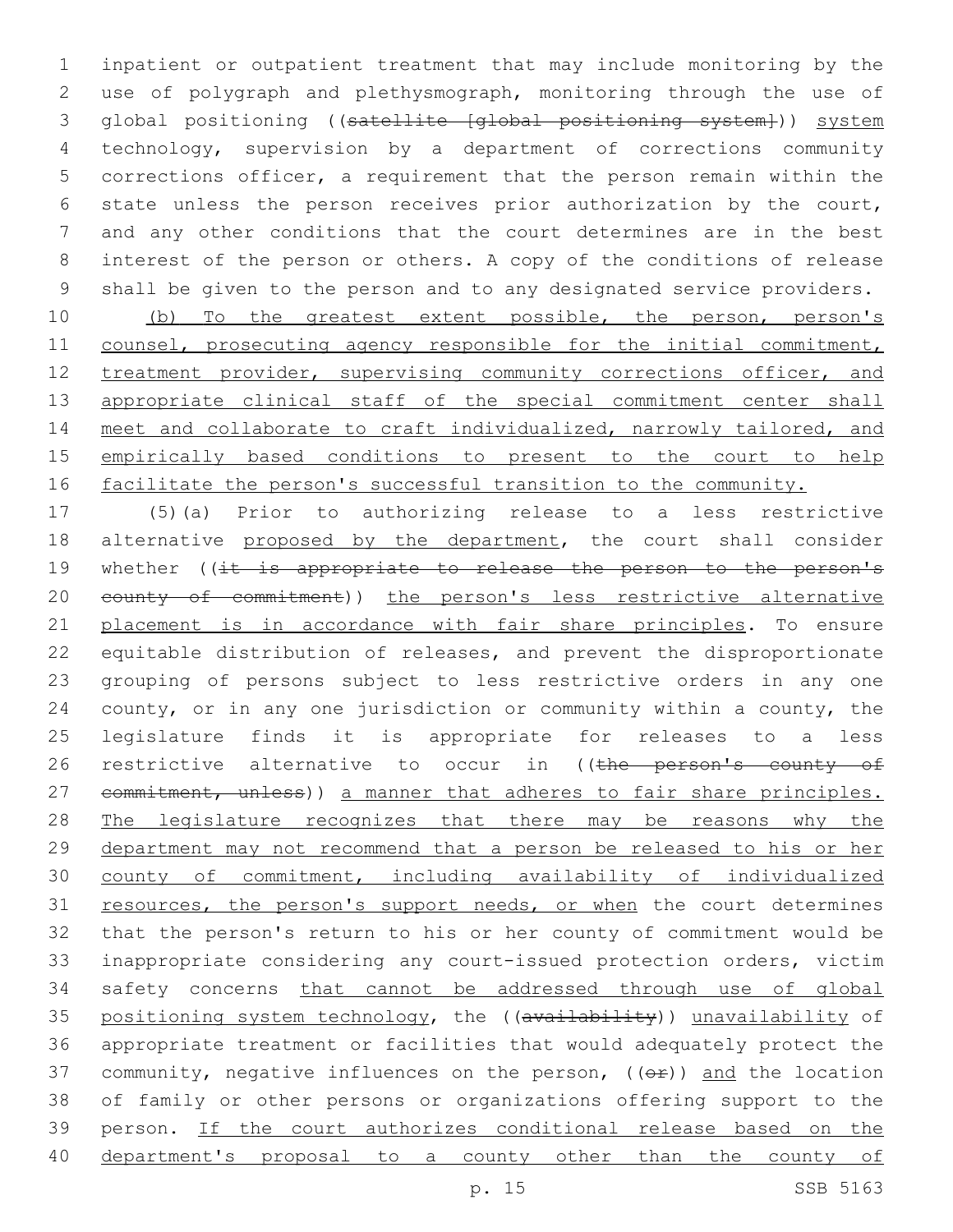commitment, the court shall enter specific findings regarding its decision and identify whether the release remains in line with fair 3 share principles. 4 (b)(i) When the department ((or court assists in developing a)) develops a less restrictive alternative placement under this section ((which is outside of the county of commitment, and there are two or more options for placement, it shall endeavor to develop the placement in a manner that does not have a disproportionate effect on 9 a single county)), it shall attempt to identify a placement satisfying the requirements of RCW 71.09.092 that is aligned with 11 fair share principles. The department shall document its rationale 12 for the recommended placement. 13 (ii) If the department does not support or recommend conditional release to a less restrictive alternative due to a clinical 15 determination, the department shall document its objection and 16 certify that the department is developing the less restrictive alternative pursuant to a court order and not because of a clinical determination. (iii) When the department develops or proposes a less restrictive alternative placement under this chapter, it shall be considered a predisposition recommendation. (iv) In developing, modifying, and enforcing less restrictive 23 alternatives, the department shall be deemed to be performing a 24 quasi-judicial function.  $(1 + b)$ ) (c) If the committed person is not conditionally released 26 to his or her county of commitment, the department shall provide the law and justice council of the county in which the person is 28 conditionally released with notice and a written explanation, including whether the department remains in compliance with fair share principles regarding releases under this chapter. 31  $((+e))$   $(d)$  For purposes of this section, the person's county of commitment means the county of the court which ordered the person's

commitment.33

 (( $\left(\frac{1}{4}+\right)$ ) (e) This subsection (5) does not apply to releases to a secure community transition facility under RCW 71.09.250.

 (6)(a) When ordered by the court, the department must provide less restrictive alternative treatment that includes, at a minimum:

 (i) The services identified in the person's discharge plan as outlined in RCW 71.09.080(4);

(ii) The assignment of a community care coordinator;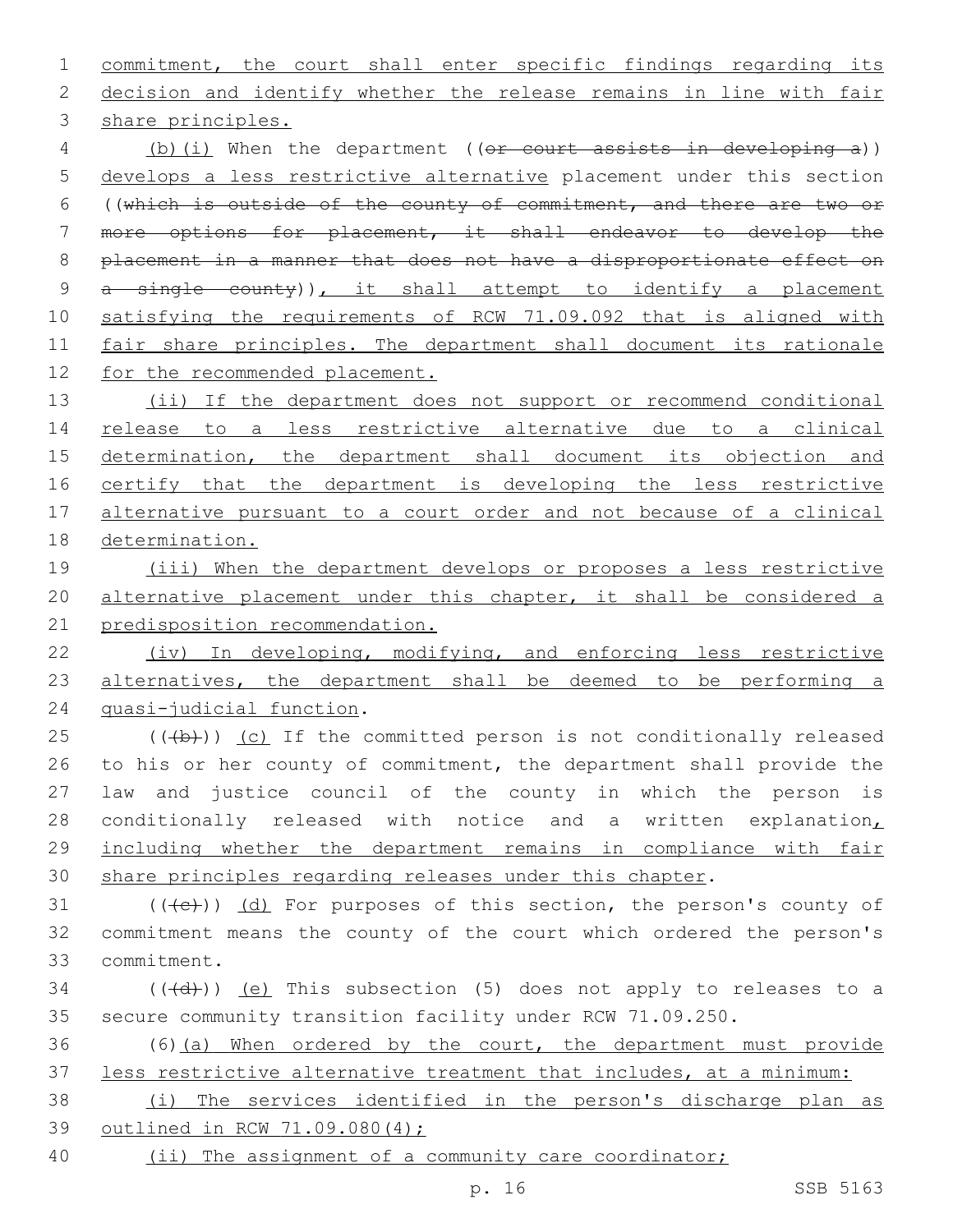| 1            | (iii) Reqular contacts with providers of court-ordered treatment      |
|--------------|-----------------------------------------------------------------------|
| $\mathbf{2}$ | services;                                                             |
| 3            | (iv) Community escorts, if needed;                                    |
| 4            | A transition plan that addresses the person's access to<br>$(\nabla)$ |
| 5            | continued services upon unconditional discharge;                      |
| 6            | (vi) Financial support for necessary housing;                         |
| 7            | (vii) Life skills training and disability accommodations,<br>if       |
| 8            | needed; and                                                           |
| $\mathsf 9$  | pursuing benefits, education,<br>(viii) Assistance in<br>and          |
| 10           | employment.                                                           |
| 11           | (b) At the time the department of corrections is ordered to           |
| 12           | investigate a proposed less restrictive alternative placement,        |
| 13           | subject to the availability of amounts appropriated for this specific |
| 14           | purpose, the department shall assign a social worker to assist the    |
| 15           | person with discharge planning, pursuing benefits, and coordination   |
| 16           | of care prior to release.                                             |
| 17           | (i) The social worker shall assist the person with completing         |
| 18           | applications for benefits prior to the person's release from total    |
| 19           | confinement.                                                          |
| 20           | (ii) To promote continuity of care and the individual's success       |
| 21           | in the community, the department social worker shall be responsible   |
| 22           | for initiating a clinical transition of care between the last         |
| 23           | treating clinician at the special commitment center and the person's  |
| 24           | designated community treatment provider. This transition between one  |
| 25           | clinical setting to another shall occur no later than 15 days before  |
| 26           | an individual's release from the special commitment center.           |
| 27           | (iii) If applicable, the social worker shall assist the person        |
| 28           | with locating any needed disability accommodations in the community   |
| 29           | and with obtaining resources to help address the person's identified  |
| 30           | life skills needs prior to release from total confinement.            |
| 31           | (7) Any service provider designated to provide inpatient or           |
| 32           | outpatient treatment shall monthly, or as otherwise directed by the   |
| 33           | court, submit to the court, to the department of social and health    |
| 34           | services facility from which the person was released, to the          |
| 35           | prosecuting agency, and to the supervising community corrections      |
| 36           | officer, a report stating whether the person is complying with the    |
| 37           | terms and conditions of the conditional release to a less restrictive |

alternative.38

39 (((7)) (8) Each person released to a less restrictive alternative shall have his or her case reviewed by the court that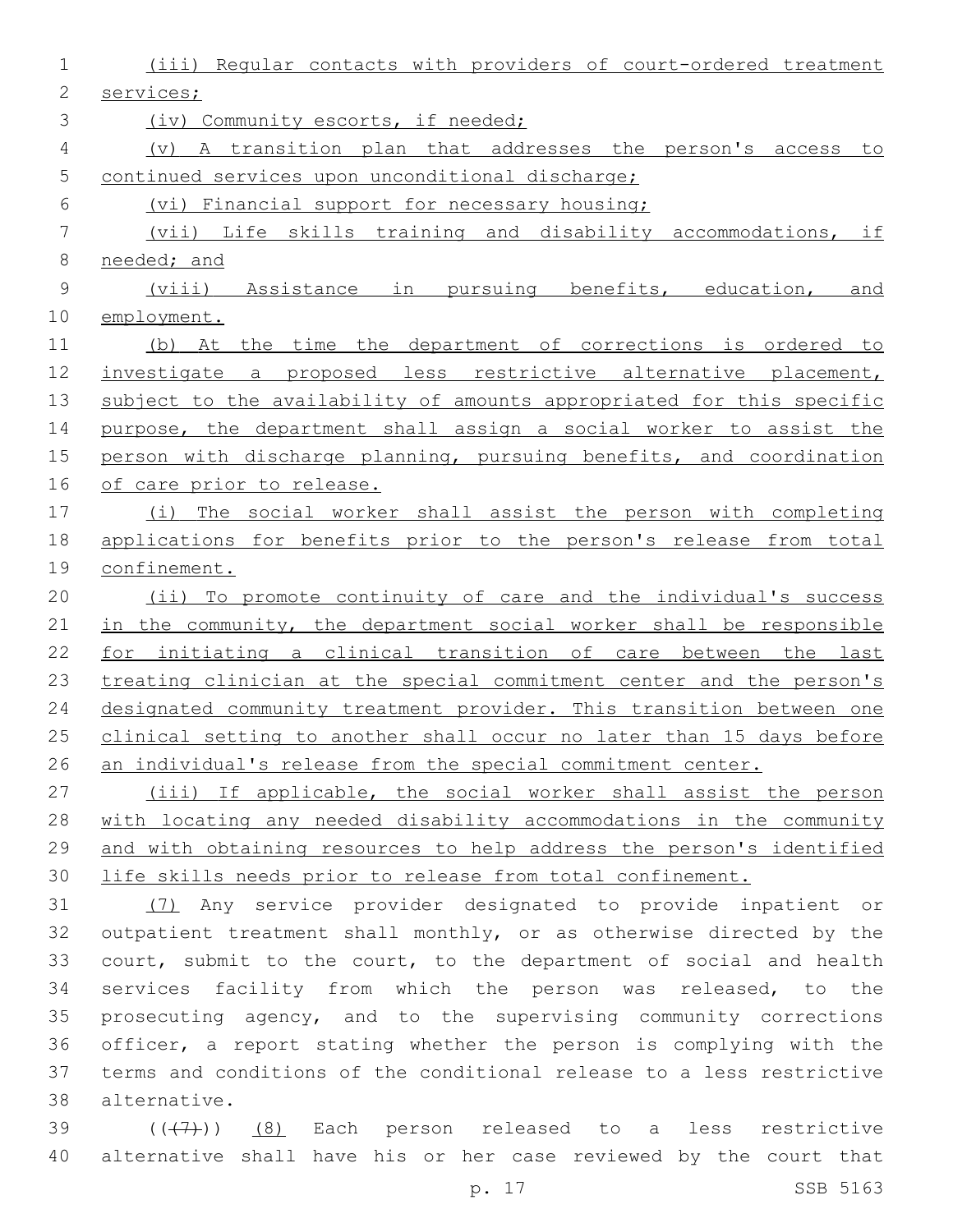released him or her no later than one year after such release and annually thereafter until the person is unconditionally discharged. Review may occur in a shorter time or more frequently, if the court, in its discretion on its own motion, or on motion of the person, the 5 secretary, or the prosecuting agency so determines. The ((sole  $q$ uestion)) questions to be determined by the court ((is)) are whether the person shall continue to be conditionally released to a less 8 restrictive alternative, and if so, whether a modification to the person's less restrictive alternative order is appropriate to ensure 10 the conditional release remains in the best interest of the person 11 and adequate to protect the community. The court in making its determination shall be aided by the periodic reports filed pursuant 13 to subsection  $((+6))$   $(7)$  of this section and the opinions of the secretary and other experts or professional persons.

15 **Sec. 7.** RCW 71.09.130 and 1995 c 216 s 16 are each amended to 16 read as follows:

17 (1) In the event of an escape by a person committed under this chapter from a state institution or the disappearance of such a person while on conditional release, the superintendent or community corrections officer shall notify the following as appropriate: Local law enforcement officers, other governmental agencies, the person's relatives, and any other appropriate persons about information necessary for the public safety or to assist in the apprehension of 24 the person.

 (2) If a person committed under this chapter disappears while on conditional release, the department of corrections may enter a 27 warrant for the person's arrest for up to 72 hours pending entry of a bench warrant by the court.

29 (3) The department of corrections, its officers, agency, and 30 employees are not liable for the acts of individuals under 31 conditional release unless the department of corrections, its 32 officers, agency, and employees acted with gross negligence.

33 **Sec. 8.** RCW 71.09.140 and 2012 c 257 s 12 are each amended to 34 read as follows:

 $35$  (1)(a) At the earliest possible date, and in no event later than 36 ((thirty)) 30 days before conditional release, change of address for 37 a person on conditional release, or unconditional discharge, except 38 in the event of escape, the department of social and health services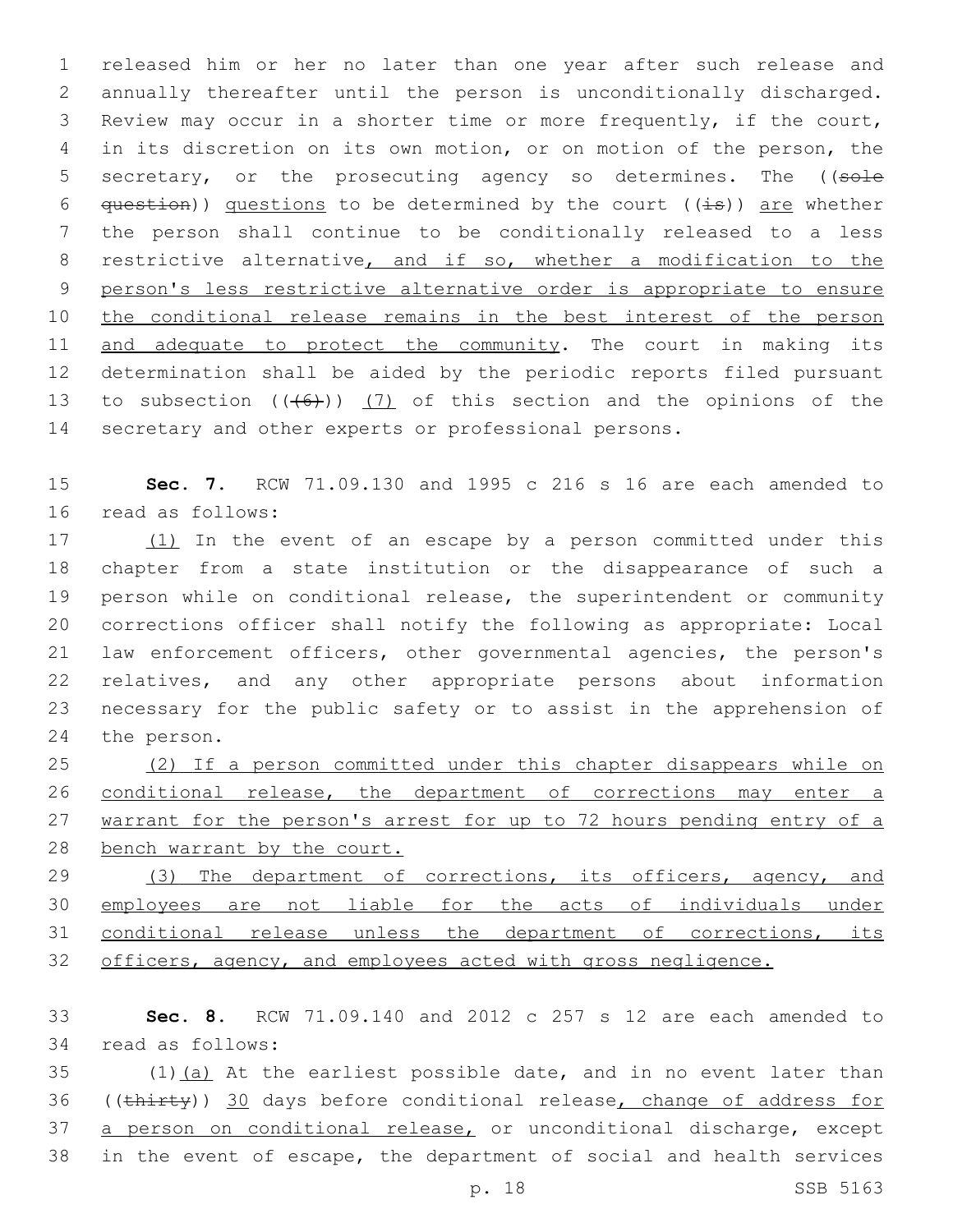shall send written notice of conditional release, unconditional 2 discharge, or escape, to the following:

 (( $(a+)$ )) <u>(i)</u> The chief of police of the city, if any, in which the person will reside or in which placement will be made under a less 5 restrictive alternative:

6  $((+b))$   $(ii)$  The sheriff of the county in which the person will reside or in which placement will be made under a less restrictive 8 alternative; and

9  $((+e))$  (iii) The sheriff of the county where the person was last convicted of a sexually violent offense, if the department does not 11 know where the person will reside.

 The department shall notify the state patrol of the release of all sexually violent predators and that information shall be placed in the Washington crime information center for dissemination to all 15 law enforcement.

 (b) A return to total confinement or to a secure community transition facility pending revocation or modification proceedings is not considered a change of address for purposes of (a) of this subsection, and an additional community notification process is not required, unless conditional release is revoked under RCW 71.09.098 21 or the return lasts longer than 90 days.

 (2) The same notice as required by subsection (1) of this section shall be sent to the following if such notice has been requested in writing about a specific person found to be a sexually violent 25 predator under this chapter:

 (a) The victim or victims of any sexually violent offenses for which the person was convicted in the past or the victim's next of kin if the crime was a homicide. "Next of kin" as used in this section means a person's spouse, parents, siblings, and children;

 (b) Any witnesses who testified against the person in his or her 31 commitment trial under RCW 71.09.060; and

(c) Any person specified in writing by the prosecuting agency.

 Information regarding victims, next of kin, or witnesses requesting the notice, information regarding any other person specified in writing by the prosecuting agency to receive the notice, and the notice are confidential and shall not be available to the 37 committed person.

 (3) If a person committed as a sexually violent predator under this chapter escapes from a department of social and health services facility, the department shall immediately notify, by the most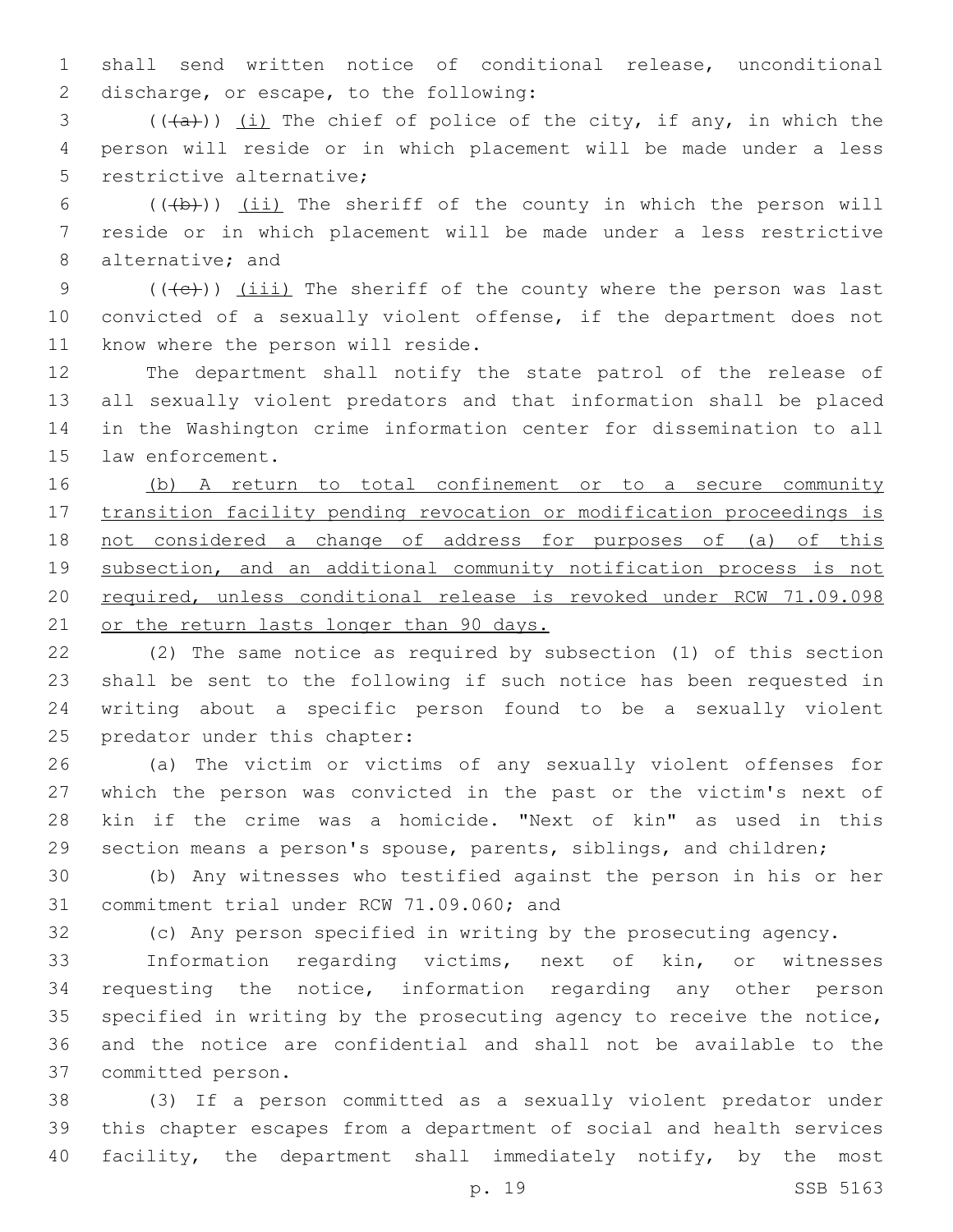reasonable and expedient means available, the chief of police of the city and the sheriff of the county in which the committed person resided immediately before his or her commitment as a sexually violent predator, or immediately before his or her incarceration for his or her most recent offense. If previously requested, the department shall also notify the witnesses and the victims of the sexually violent offenses for which the person was convicted in the past or the victim's next of kin if the crime was a homicide. If the person is recaptured, the department shall send notice to the persons designated in this subsection as soon as possible but in no event later than two working days after the department learns of such 12 recapture.

 (4) If the victim or victims of any sexually violent offenses for which the person was convicted in the past or the victim's next of 15 kin, or any witness is under the age of ((sixteen)) 16, the notice required by this section shall be sent to the parents or legal 17 quardian of the child.

 (5) The department of social and health services shall send the notices required by this chapter to the last address provided to the department by the requesting party. The requesting party shall 21 furnish the department with a current address.

 (6) Nothing in this section shall impose any liability upon a chief of police of a city or sheriff of a county for failing to request in writing a notice as provided in subsection (1) of this 25 section.

 **Sec. 9.** RCW 71.09.250 and 2003 c 216 s 3 are each amended to 27 read as follows:

 (1)(a) The secretary is authorized to site, construct, occupy, and operate (i) a secure community transition facility on McNeil Island for persons authorized to petition for a less restrictive alternative under RCW 71.09.090(1) and who are conditionally released; and (ii) a special commitment center on McNeil Island with up to four hundred four beds as a total confinement facility under this chapter, subject to appropriated funding for those purposes. The secure community transition facility shall be authorized for the number of beds needed to ensure compliance with the orders of the superior courts under this chapter and the federal district court for the western district of Washington. The total number of beds in the 39 secure community transition facility shall be limited to ((twenty-

p. 20 SSB 5163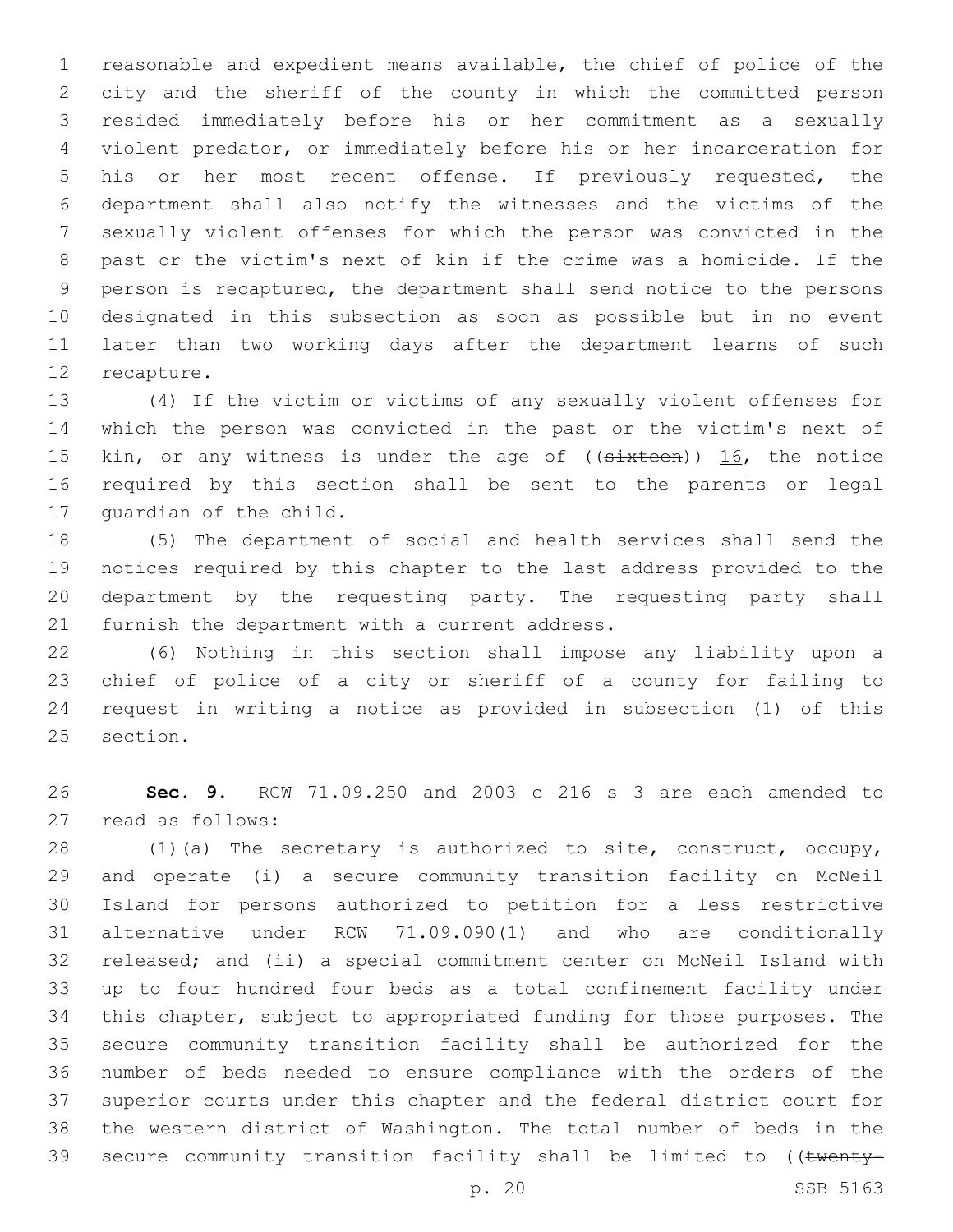1 four)) 24, consisting of up to ((fifteen)) 15 transitional beds and up to nine pretransitional beds. The residents occupying the transitional beds shall be the only residents eligible for transitional services occurring in Pierce county. In no event shall 5 more than ( $(f$ ifteen)) 15 residents of the secure community transition facility be participating in off-island transitional, educational, or employment activity at the same time in Pierce county. The department shall provide the Pierce county sheriff, or his or her designee, with 9 a list of the  $($ ( $f$ ifteen)) 15 residents so designated, along with their photographs and physical descriptions, and the list shall be immediately updated whenever a residential change occurs. The Pierce county sheriff, or his or her designee, shall be provided an opportunity to confirm the residential status of each resident 14 leaving McNeil Island.

 (b) For purposes of this subsection, "transitional beds" means beds only for residents who are judged by a qualified expert to be suitable to leave the island for treatment, education, and 18 employment.

 (2)(a) The secretary is authorized to site, either within the secure community transition facility established pursuant to subsection (1)(a)(i) of this section, or within the special commitment center, up to nine pretransitional beds.

 (b) Residents assigned to pretransitional beds shall not be permitted to leave McNeil Island for education, employment, treatment, or community activities in Pierce county.

 (c) For purposes of this subsection, "pretransitional beds" means beds for residents whose progress toward a less secure residential environment and transition into more complete community involvement is projected to take substantially longer than a typical resident of 30 the special commitment center.

 (3) Notwithstanding RCW 36.70A.103 or any other law, this statute preempts and supersedes local plans, development regulations, permitting requirements, inspection requirements, and all other laws as necessary to enable the secretary to site, construct, occupy, and operate a secure community transition facility on McNeil Island and a 36 total confinement facility on McNeil Island.

 (4) To the greatest extent possible, until June 30, 2003, persons who were not civilly committed from the county in which the secure community transition facility established pursuant to subsection (1)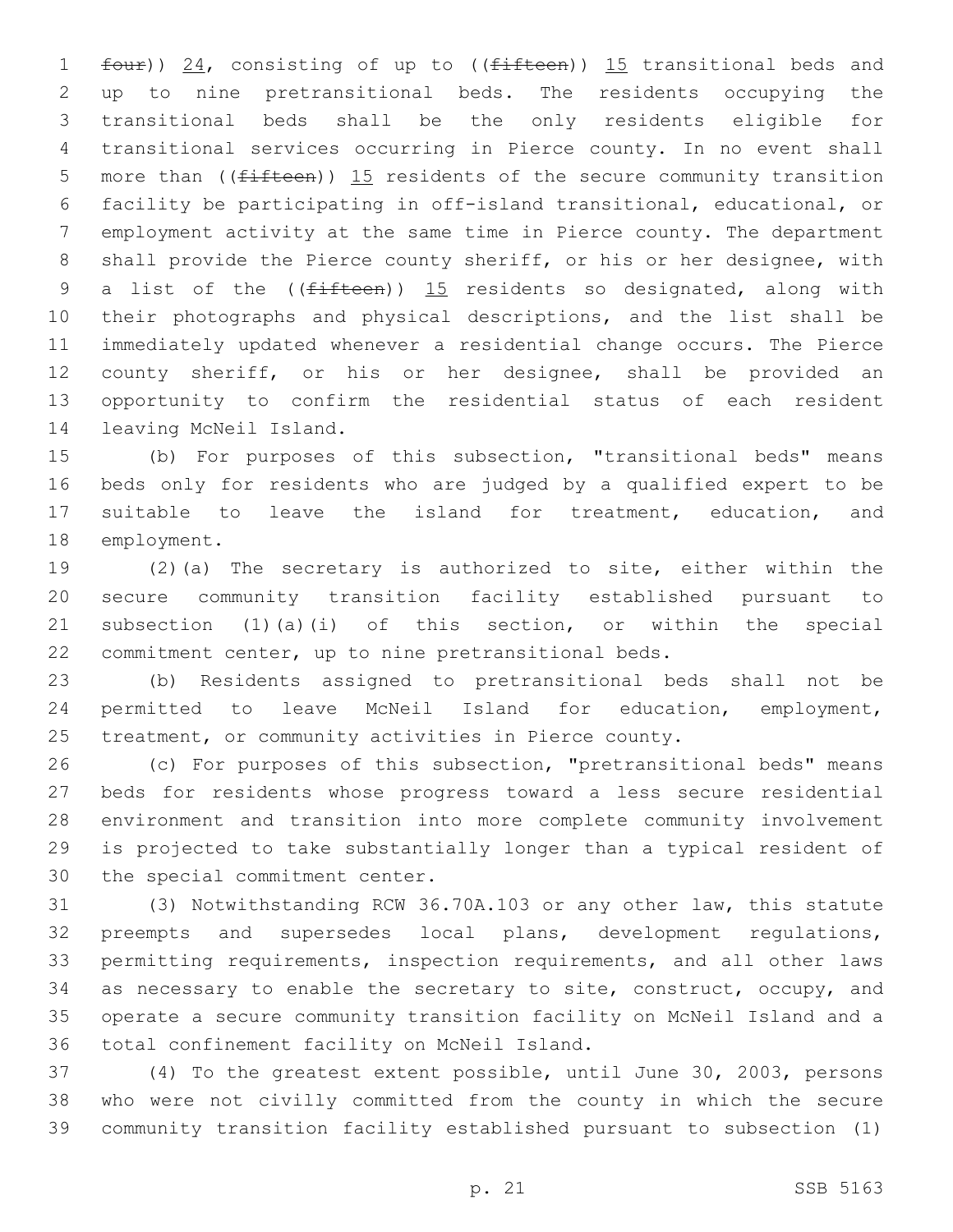of this section is located may not be conditionally released to a setting in that same county less restrictive than that facility.

 (5) As of June 26, 2001, the state shall immediately cease any efforts in effect on such date to site secure community transition facilities, other than the facility authorized by subsection (1) of this section, and shall instead site such facilities in accordance 7 with the provisions of this section.

8 (6) The department must:

 (a) Identify the minimum and maximum number of secure community transition facility beds in addition to the facility established under subsection (1) of this section that may be necessary for the period of May 2004 through May 2007 and provide notice of these 13 numbers to all counties by August 31, 2001; and

 (b) Develop and publish policy guidelines for the siting and operation of secure community transition facilities.

 (7)(a) The total number of secure community transition facility beds that may be required to be sited in a county between June 26, 2001, and June 30, 2008, may be no greater than the total number of persons civilly committed from that county, or detained at the special commitment center under a pending civil commitment petition from that county where a finding of probable cause had been made on April 1, 2001. The total number of secure community transition facility beds required to be sited in each county between July 1, 2008, and June 30, 2015, may be no greater than the total number of persons civilly committed from that county or detained at the special commitment center under a pending civil commitment petition from that county where a finding of probable cause had been made as of July 1, 2008.

 (b) Counties and cities that provide secure community transition facility beds above the maximum number that they could be required to site under this subsection are eligible for a bonus grant under the incentive provisions in RCW 71.09.255. The county where the special commitment center is located shall receive this bonus grant for the number of beds in the facility established in subsection (1) of this section in excess of the maximum number established by this 36 subsection.

 (c) No secure community transition facilities in addition to the one established in subsection (1) of this section may be required to be sited in the county where the special commitment center is located until after June 30, 2008, provided however, that the county and its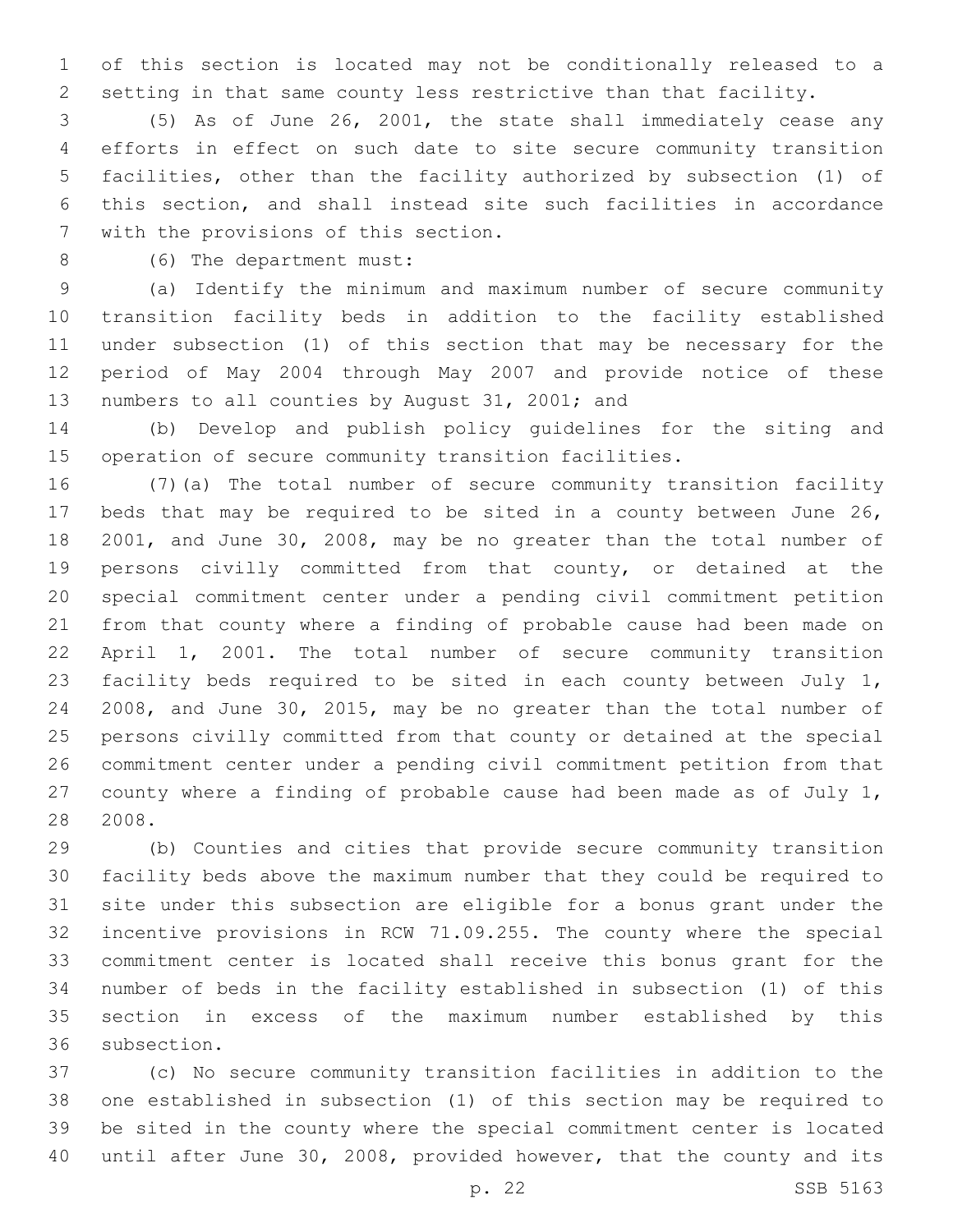cities may elect to site additional secure community transition facilities and shall be eligible under the incentive provisions of RCW 71.09.255 for any additional facilities meeting the requirements 4 of that section.

 (8) The state is authorized to site and operate secure community transition facilities and other conditional release and transitional facilities in any county in the state in accordance with RCW 71.09.315. In identifying potential counties and sites within a 9 county for the location of a secure community transition facility or other conditional release and transitional facilities, the department shall work with and assist local governments to provide for the equitable distribution of such facilities. In coordinating and 13 deciding upon the siting of secure community transition facilities or other conditional release and transitional facilities within a 15 county, great weight shall be given by the county and cities within 16 the county to:

 (a) The number and location of existing residential facility beds operated by the department of corrections or the mental health division of the department of social and health services in each 20 jurisdiction in the county; and

 (b) The number of registered sex offenders classified as level II or level III and the number of sex offenders registered as homeless 23 residing in each jurisdiction in the county.

 (9)(a) "Equitable distribution" means siting or locating secure 25 community transition facilities and other conditional release and transitional facilities in a manner that will not cause a disproportionate grouping of similar facilities either in any one county, or in any one jurisdiction or community within a county, as 29 relevant; and

 (b) "Jurisdiction" means a city, town, or geographic area of a county in which distinct political or judicial authority may be 32 exercised.

 NEW SECTION. **Sec. 10.** A new section is added to chapter 71.09 34 RCW to read as follows:

 To facilitate the primary role of the department in identifying less restrictive alternative placements under RCW 71.09.090 and discharge planning under RCW 71.09.080, subject to the availability of amounts appropriated for this specific purpose, the department shall conduct a study to explore the development of conditional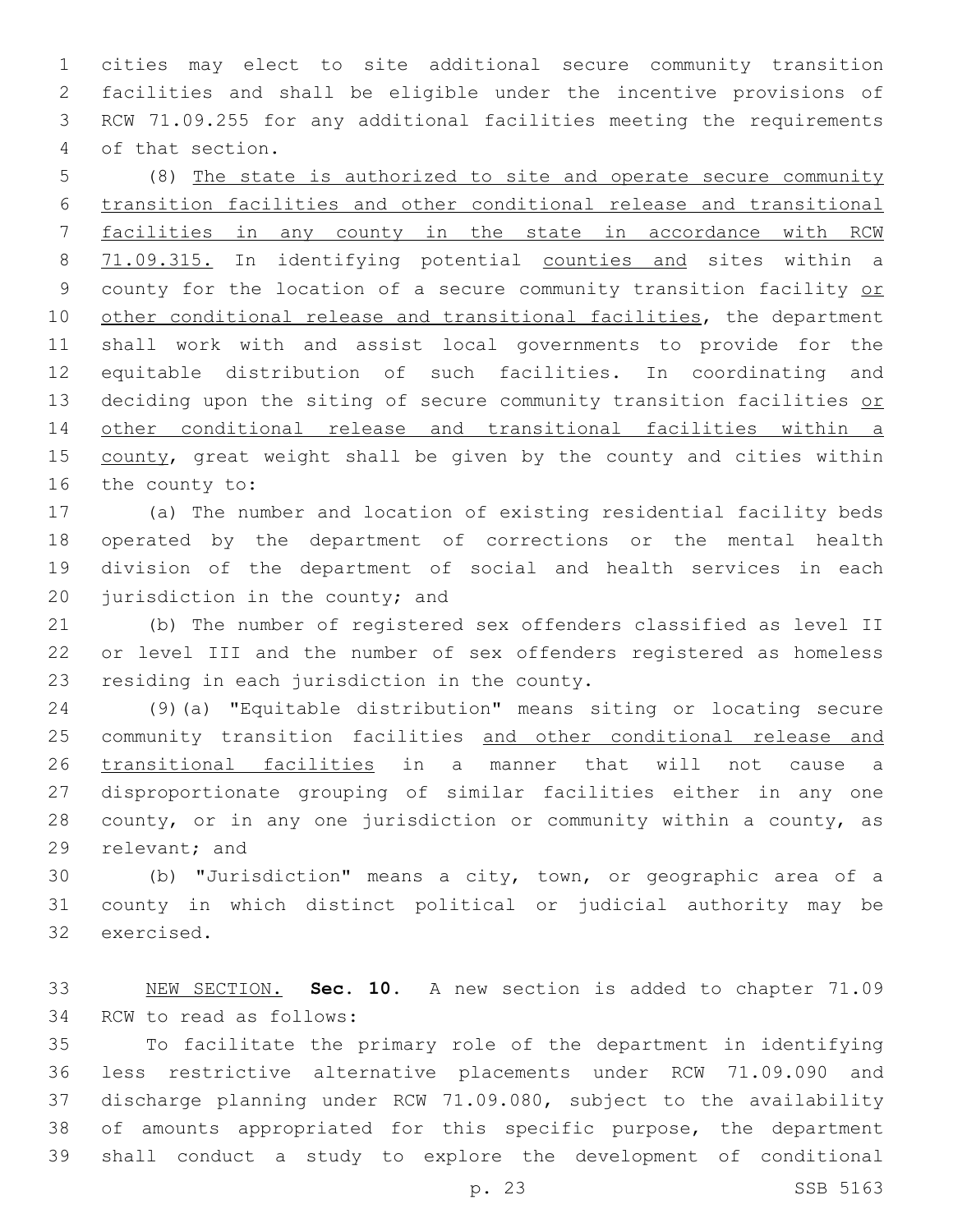release and transition facilities, which may include community-based state-operated living alternatives similar to the state-operated living alternative program operated by the developmental disabilities administration. Any facilities or placements developed under this section may be identified through a request for proposal process or through direct state acquisition and development. Any contracts with facilities or placements entered into under this section shall include a provision requiring oversight by the department to ensure 9 the programs are operating appropriately.

 NEW SECTION. **Sec. 11.** A new section is added to chapter 71.09 11 RCW to read as follows:

 (1) In accordance with RCW 71.09.090 and 71.09.096, the department shall have the primary responsibility for developing a less restrictive alternative placement. To ensure the department has sufficient less restrictive alternative placements to choose from that satisfy the requirements of RCW 71.09.092, subject to the 17 availability of amounts appropriated for this specific purpose, the department shall use a request for proposal process to solicit and contract with housing and treatment providers from across the state and facilitate fair share principles among the counties. Any facilities developed under this section shall include written verification from the applicable local planning department to document the facilities comply with applicable building and zoning codes and must be identified in accordance with RCW 71.09.315. In order to increase the number of housing options for individuals qualifying for a less restrictive alternative, the department shall have oversight of the vendors and providers who contract with the state, including the authority to inspect and ensure compliance, negotiate the rates charged for services, ensure adequate living conditions of housing locations, and terminate contracts. The department shall maintain a statewide accounting of the contracted community housing and treatment providers in each county and provide a biannual report to the legislature and governor by December 1st on the availability and adequacy of less restrictive alternative placements and the department's compliance with fair share 36 principles.

 (2) To facilitate its duties required under this section, the department shall use the following housing matrix and considerations as a guide to planning and developing less restrictive alternative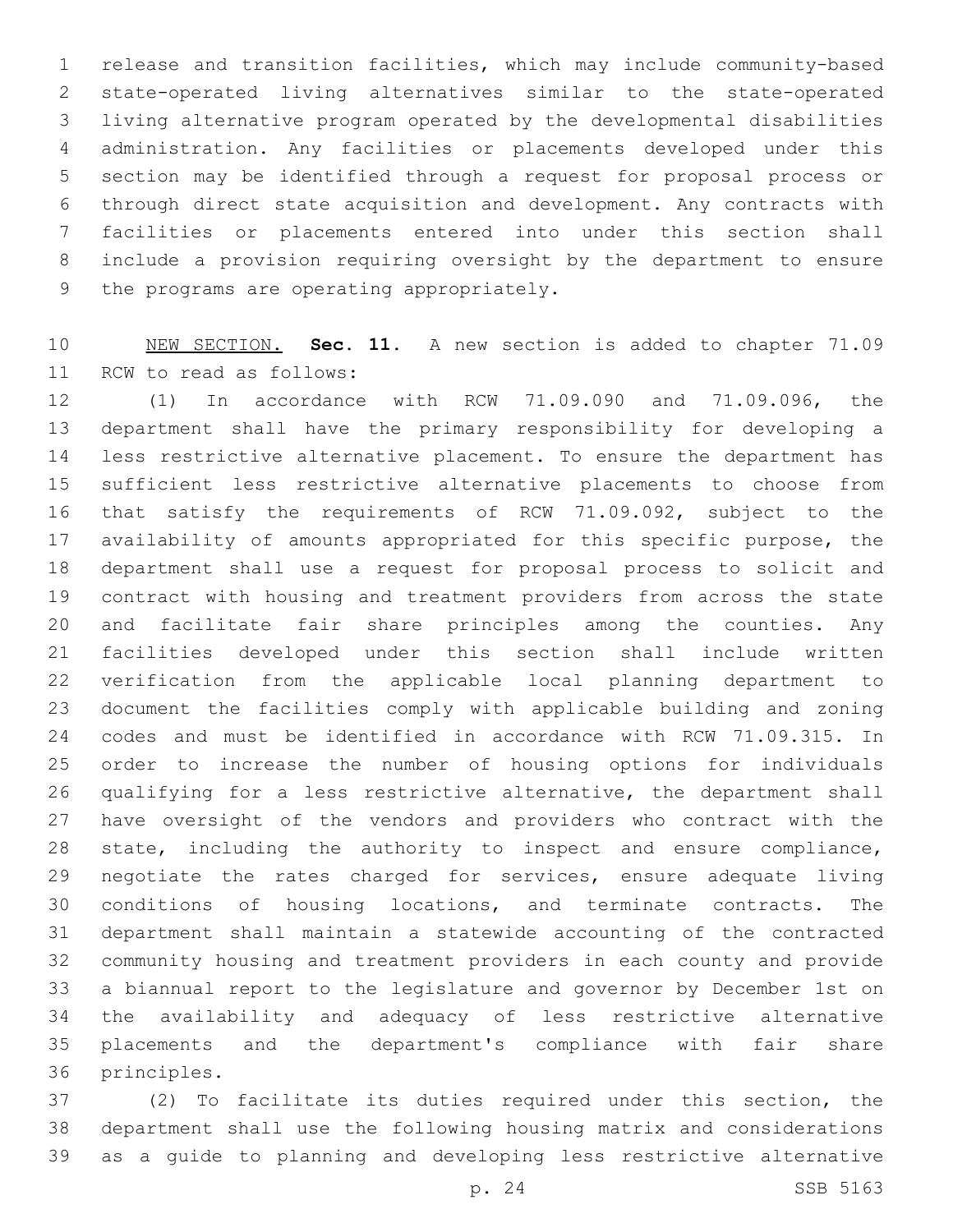placements. The following considerations may not be used as a reason 2 to deny a less restrictive alternative placement.

 (a) Considerations for evaluating a proposed vendor's application for less restrictive alternative housing services shall include general housing requirements, availability of public services, and 6 other considerations.

 (i) General housing requirements include running water, electricity, bedroom and living space of adequate size, and no mold 9 or infestations.

 (ii) Availability of public services include availability of chaperones and whether the placement is within a reasonable distance to a grocery store, bank, public transportation options, and offices 13 for public services and benefits.

 (iii) Other considerations include whether the placement is consistent with fair share principles across the counties, whether the placement is within reasonable distance to other current or planned components of the less restrictive alternative, whether the placement is within reasonable distance to employment opportunities, and the reliability of global positioning system technology.

 (b) Factors for evaluating less restrictive alternative options for a specific individual include sex offender treatment considerations, criminogenic needs and risk factors, protective 23 factors, and the specific needs of the client.

 (i) Sex offender treatment considerations include whether the housing is within a reasonable distance from the treatment provider, whether the treatment provider is a good therapeutic match with the client, and whether the treatment provider has relevant experience and background to treat the client if the client has special needs.

 (ii) Criminogenic needs and risk factors include consideration of the person's specific needs and risk factors in evaluating less 31 restrictive alternative options.

 (iii) Protective factors include whether housing is within a reasonable distance of family, friends, potential hobbies, potential 34 employment, and educational opportunities.

 (iv) Consideration of the client's specific needs includes assessing the availability of personal care assistance and in-home care assistance, and whether housing is within a reasonable distance of mental health, medical treatment options, and substance use 39 disorder treatment options.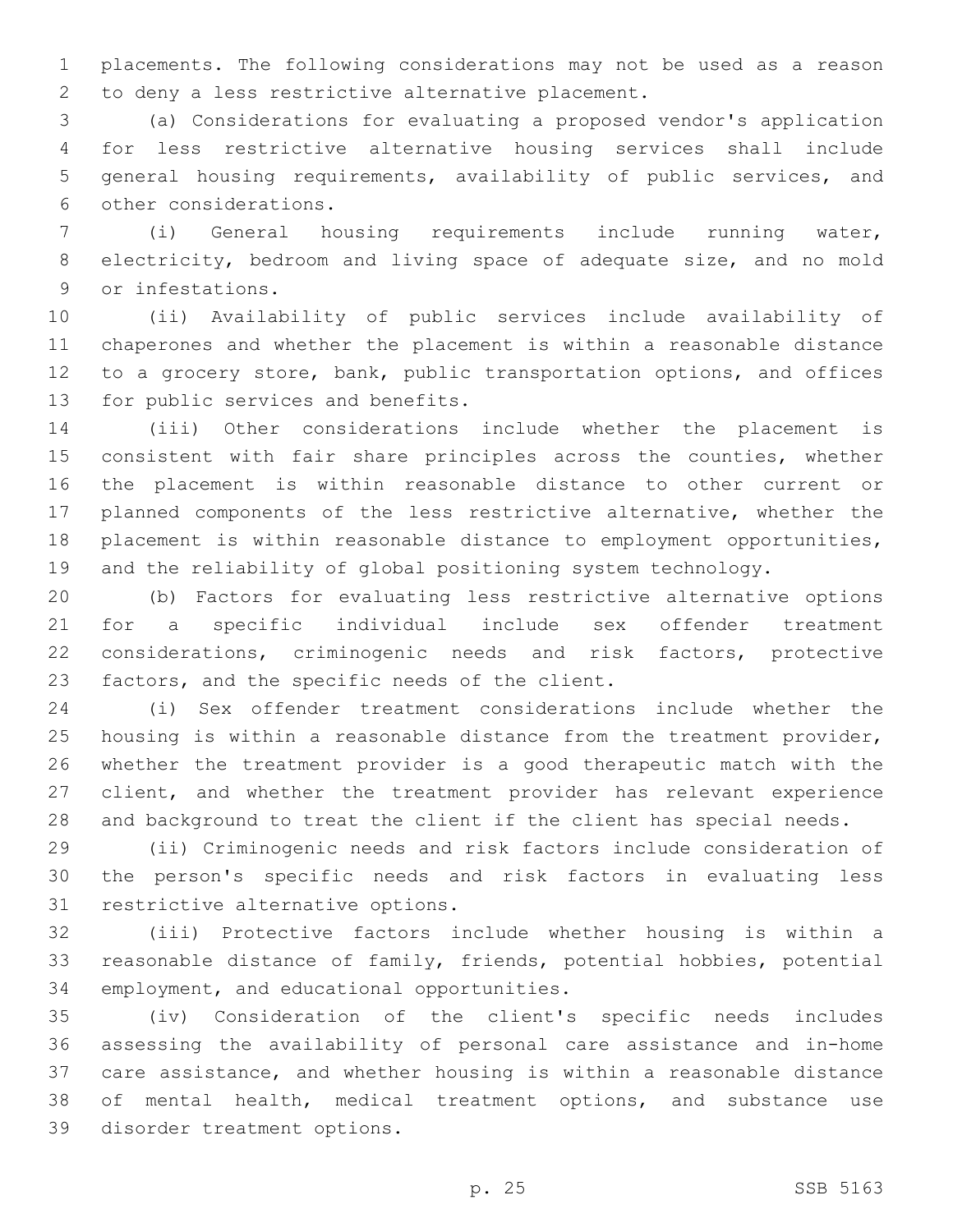NEW SECTION. **Sec. 12.** A new section is added to chapter 71.09 2 RCW to read as follows:

 (1) The department shall enter into a memorandum of understanding with the department of licensing to allow residents in total confinement at the special commitment center to obtain a state identification card through a written identification verification letter completed by the special commitment center and delivered to 8 the department of licensing.

 (2) The process shall occur upon the person's initial detention at the special commitment center. The process shall reoccur when the 11 person's state identification card expires.

 NEW SECTION. **Sec. 13.** A new section is added to chapter 71.09 13 RCW to read as follows:

 (1) Subject to the availability of amounts appropriated for this specific purpose, the department, the sex offender policy board, and department of health shall convene a work group to develop recommendations to increase the availability and quality of sex offender treatment providers to meet the growing number of persons qualifying for conditional release to a less restrictive alternative. The work group shall gather data on best practices in other states and make recommendations whether sex offender treatment providers should be required to contract with the department; whether annual or biannual trainings by the department should be mandatory for 24 prospective and existing sex offender treatment providers; whether the department should provide competitive wages for services or pay that is commensurate with the years of experience or education level 27 of the treatment provider; and whether the department should provide other incentives such as a cost-of-living pay increase or compensating providers for the cost of mandated trainings associated with the sex offender treatment provider license under chapter 18.155 RCW. A report shall be submitted to the legislature by December 1, 32 2021.

33 (2) This section expires June 30, 2022.

 NEW SECTION. **Sec. 14.** A new section is added to chapter 71.09 35 RCW to read as follows:

 (1) In accordance with RCW 9.94A.8673, the sex offender policy board shall meet quarterly during the 2021-2023 biennium to continue its review of sexually violent predators and less restrictive